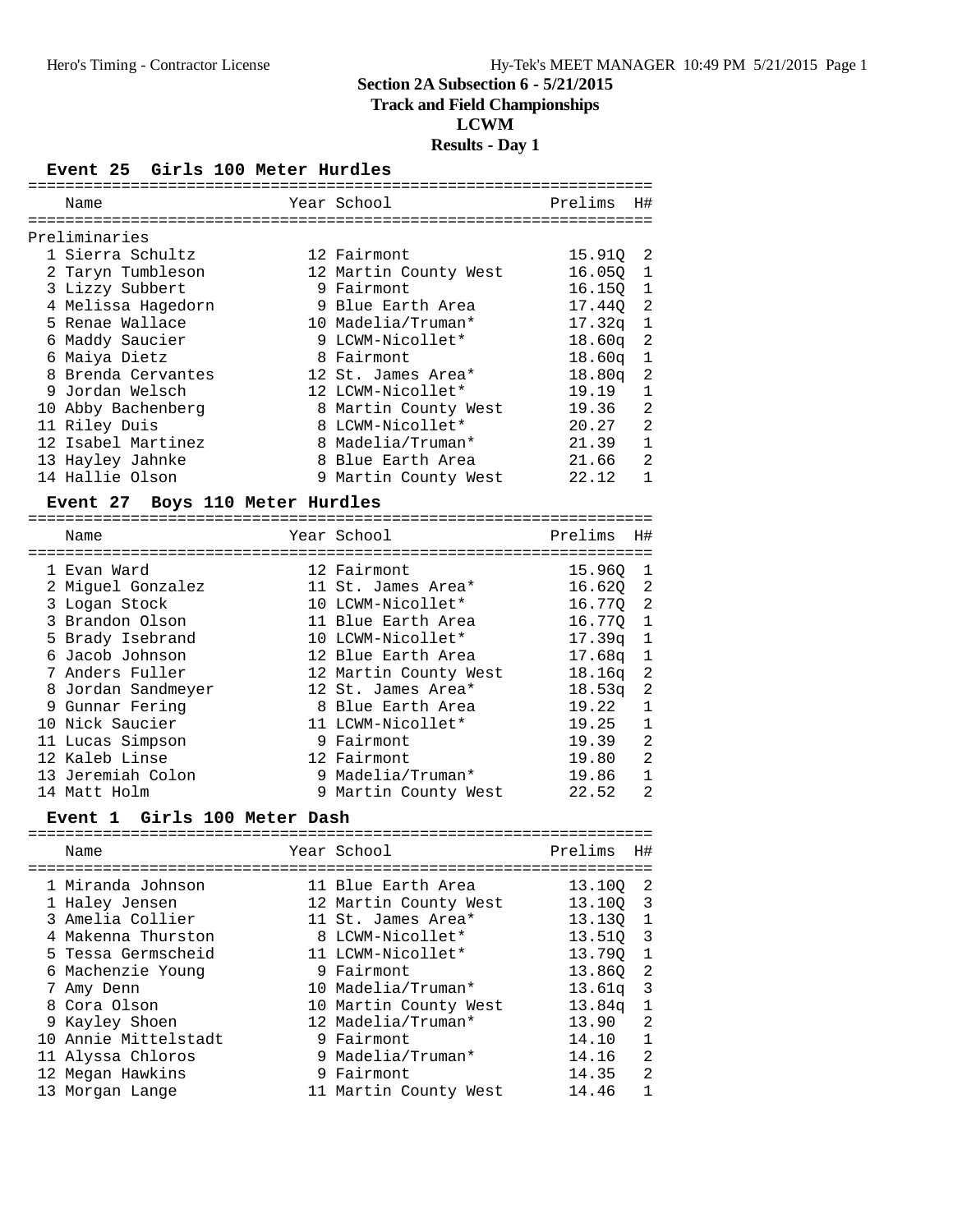# **Track and Field Championships**

# **LCWM**

#### **Results - Day 1**

# **....Event 1 Girls 100 Meter Dash**

| 14 Sammy Naumann     | 9 Blue Earth Area  | 14.54<br>- 3            |
|----------------------|--------------------|-------------------------|
| 15 Alexandro Trapero | 11 St. James Area* | 14.68<br>- 3            |
| 16 Ivy Wymer         | 11 LCWM-Nicollet*  | 15.32<br>- 3            |
| 17 Kenya Whitlow     | 10 Blue Earth Area | 15.94<br>$\overline{2}$ |

# **Event 3 Boys 100 Meter Dash**

| Name |                                                                                                                                                                                                                                                                                                                                       |                 | Prelims                                                                                                                                                                                                                                                                                                                                                  | H#           |
|------|---------------------------------------------------------------------------------------------------------------------------------------------------------------------------------------------------------------------------------------------------------------------------------------------------------------------------------------|-----------------|----------------------------------------------------------------------------------------------------------------------------------------------------------------------------------------------------------------------------------------------------------------------------------------------------------------------------------------------------------|--------------|
|      |                                                                                                                                                                                                                                                                                                                                       |                 | 11.270                                                                                                                                                                                                                                                                                                                                                   | -1           |
|      |                                                                                                                                                                                                                                                                                                                                       |                 | 11.630                                                                                                                                                                                                                                                                                                                                                   | 2            |
|      |                                                                                                                                                                                                                                                                                                                                       |                 | 11.790                                                                                                                                                                                                                                                                                                                                                   | 3            |
|      |                                                                                                                                                                                                                                                                                                                                       |                 | 12.010 1                                                                                                                                                                                                                                                                                                                                                 |              |
|      |                                                                                                                                                                                                                                                                                                                                       |                 | 12.030 3                                                                                                                                                                                                                                                                                                                                                 |              |
|      |                                                                                                                                                                                                                                                                                                                                       |                 | 12.370                                                                                                                                                                                                                                                                                                                                                   | 2            |
|      |                                                                                                                                                                                                                                                                                                                                       |                 | 12.13q                                                                                                                                                                                                                                                                                                                                                   | 3            |
|      |                                                                                                                                                                                                                                                                                                                                       |                 | 12.33a                                                                                                                                                                                                                                                                                                                                                   | $\mathbf{1}$ |
|      |                                                                                                                                                                                                                                                                                                                                       |                 | 12.80                                                                                                                                                                                                                                                                                                                                                    | 2            |
|      |                                                                                                                                                                                                                                                                                                                                       |                 | 12.82                                                                                                                                                                                                                                                                                                                                                    | $\mathbf 1$  |
|      |                                                                                                                                                                                                                                                                                                                                       |                 | 12.90                                                                                                                                                                                                                                                                                                                                                    | $\mathbf 1$  |
|      |                                                                                                                                                                                                                                                                                                                                       |                 | 12.91                                                                                                                                                                                                                                                                                                                                                    | 2            |
|      |                                                                                                                                                                                                                                                                                                                                       |                 | 12.92                                                                                                                                                                                                                                                                                                                                                    | 3            |
|      |                                                                                                                                                                                                                                                                                                                                       |                 | 13.46                                                                                                                                                                                                                                                                                                                                                    | 2            |
|      |                                                                                                                                                                                                                                                                                                                                       |                 | 13.67                                                                                                                                                                                                                                                                                                                                                    | 3            |
|      | 9                                                                                                                                                                                                                                                                                                                                     | Blue Earth Area | 13.87                                                                                                                                                                                                                                                                                                                                                    | $\mathbf{1}$ |
|      |                                                                                                                                                                                                                                                                                                                                       |                 | 14.91                                                                                                                                                                                                                                                                                                                                                    | 3            |
|      | 1 Brady Halvorson<br>2 Peter Erickson<br>3 Carter Fellows<br>4 Wyatt Quiring<br>5 Justin Born<br>6 Jordan Frandle<br>7 Brandon Kluver<br>8 Travis Murphy<br>9 Dayton Nielsen<br>Angel Gracia<br>11 Andrew Ringnell<br>12 Dawson Becker<br>13 Jacob Worlds<br>14 Victor Nino<br>15 Daniel Juarez<br>16 Tucker Bottin<br>17 Hank Beinke |                 | Year School<br>11 St. James Area*<br>11 Fairmont<br>11 Madelia/Truman*<br>9 Fairmont<br>12 LCWM-Nicollet*<br>10 Blue Earth Area<br>11 Martin County West<br>12 LCWM-Nicollet*<br>11 Fairmont<br>11 St. James Area*<br>10 Martin County West<br>9 Martin County West<br>11 Madelia/Truman*<br>12 St. James Area*<br>9 Blue Earth Area<br>8 LCWM-Nicollet* |              |

#### **Event 5 Girls 200 Meter Dash**

| Name                | Year School           | Prelims            | H#                         |
|---------------------|-----------------------|--------------------|----------------------------|
|                     |                       |                    |                            |
| 1 Taryn Tumbleson   | 12 Martin County West | 28.070             | - 1                        |
| 2 Cora Olson        | 10 Martin County West | 28.400             | $\overline{\phantom{0}}^2$ |
| 3 Brooke Hunwardsen | 9 Fairmont            | 28.530             | $\mathbf{1}$               |
| 4 Makenna Thurston  | 8 LCWM-Nicollet*      | 28.930             | -2                         |
| 5 Katie Thompson    | 12 Madelia/Truman*    | 28.93q             | 1                          |
| 6 Machenzie Young   | 9 Fairmont            | 29.35q             | -2                         |
| 7 Alyssa Chloros    | 9 Madelia/Truman*     | 30.00q             | $\overline{\phantom{a}}^2$ |
| 8 Rachel Schultz    | 8 Madelia/Truman*     | 30.11 <sub>q</sub> | 2                          |
| 9 Hailey Stoecker   | 7 LCWM-Nicollet*      | 30.40              | 1                          |
| 10 Jaclyn Friese    | 12 Fairmont           | 30.68              | $\overline{2}$             |
| 11 Maddi Oelke      | 9 Blue Earth Area     | 30.73              | 1                          |
| 12 Maddie Armon     | 8 Blue Earth Area     | 32.38              | $\overline{2}$             |
| 13 Jayda Rowen      | 8 Martin County West  | 32.41              | 1                          |
| 14 Justina Gaydon   | 9 Blue Earth Area     | 33.15              | 2                          |

# **Event 7 Boys 200 Meter Dash**

| Name               | Year School        | Prelims H# |  |
|--------------------|--------------------|------------|--|
|                    |                    |            |  |
| 1 Bailey Olson     | 11 Blue Earth Area | 23.830 1   |  |
| 2 Derek Johnson    | 12 Blue Earth Area | 24.010 2   |  |
| 3 Justin Born      | 12 LCWM-Nicollet*  | 24.790 3   |  |
| 4 Derek Hunwardsen | 12 Fairmont        | 25.170 3   |  |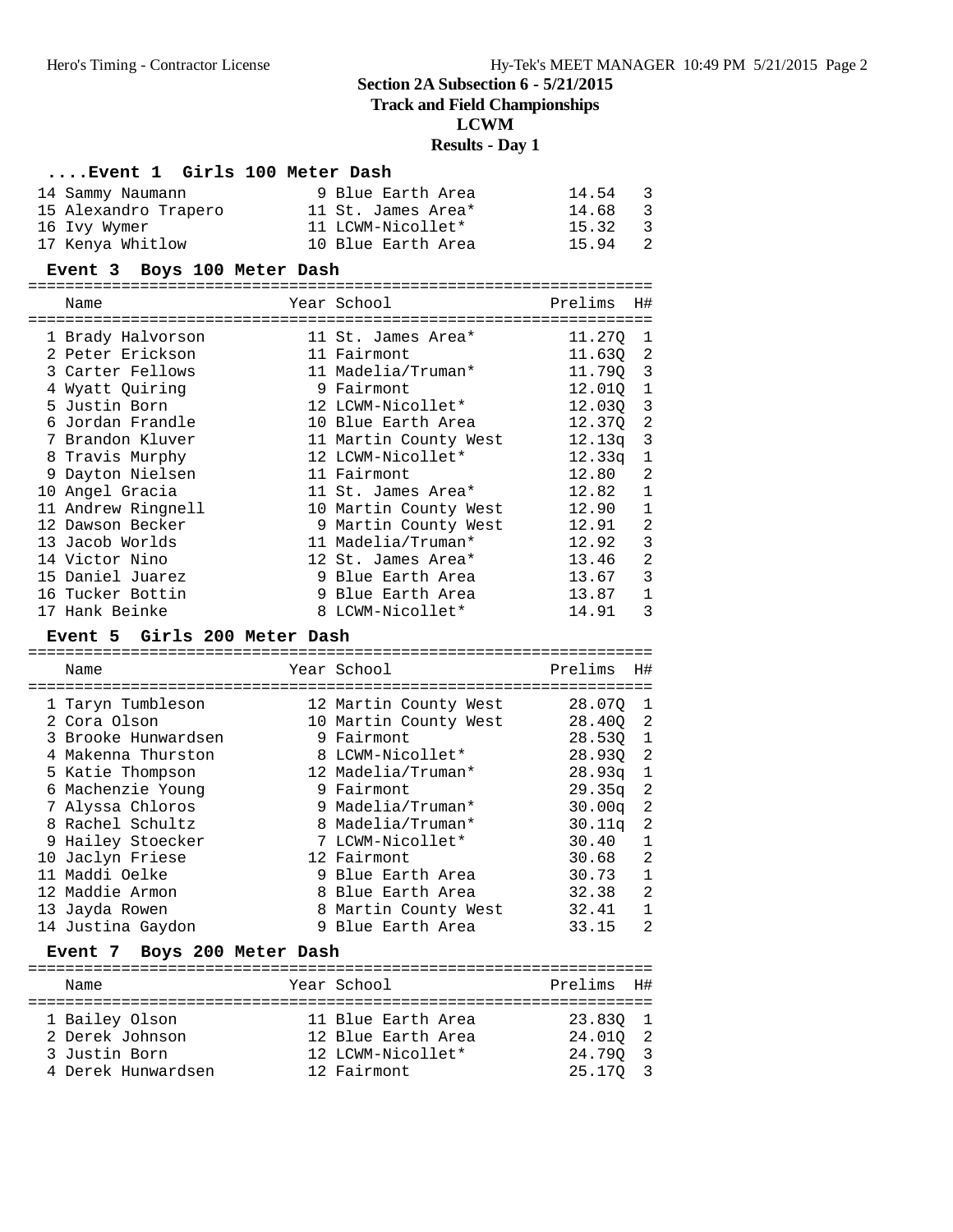**Track and Field Championships**

**LCWM**

## **Results - Day 1**

#### **....Event 7 Boys 200 Meter Dash**

|        | 5 Austin Schwidder<br>6 Brandon Kluver<br>7 Tommy Velasco<br>8 Jacob Worlds<br>9 Anders Landenget<br>10 Roi Wessels<br>11 Andrew Ringnell<br>12 Jordan Osborne<br>13 Ricardo Vite<br>14 Dawson Becker<br>15 Rylee McGuire<br>16 Josh Kruger | 10 Fairmont<br>11 Martin County West<br>10 St. James Area*<br>11 Madelia/Truman*<br>11 Fairmont<br>10 St. James Area*<br>10 Martin County West<br>10 Madelia/Truman*<br>9 St. James Area*<br>9 Martin County West<br>9 Blue Earth Area<br>9 LCWM-Nicollet* | 25.62Q<br>25.66Q<br>25.32q<br>25.75q<br>26.13<br>26.69<br>27.49<br>27.64<br>27.70<br>27.76<br>27.90<br>29.05 | 1<br>$\overline{2}$<br>3<br>$\overline{2}$<br>$\mathbf{1}$<br>$\overline{2}$<br>$\overline{2}$<br>3<br>$\overline{2}$<br>3<br>$\mathbf 1$<br>$\mathbf 1$ |
|--------|---------------------------------------------------------------------------------------------------------------------------------------------------------------------------------------------------------------------------------------------|------------------------------------------------------------------------------------------------------------------------------------------------------------------------------------------------------------------------------------------------------------|--------------------------------------------------------------------------------------------------------------|----------------------------------------------------------------------------------------------------------------------------------------------------------|
|        | Event 45 Girls 4x800 Meter Relay                                                                                                                                                                                                            |                                                                                                                                                                                                                                                            |                                                                                                              |                                                                                                                                                          |
|        | School                                                                                                                                                                                                                                      |                                                                                                                                                                                                                                                            | Finals                                                                                                       |                                                                                                                                                          |
| Finals |                                                                                                                                                                                                                                             |                                                                                                                                                                                                                                                            |                                                                                                              |                                                                                                                                                          |
|        | 1 Fairmont                                                                                                                                                                                                                                  |                                                                                                                                                                                                                                                            | 10:11.43                                                                                                     |                                                                                                                                                          |
|        | 1) Haley Harder 11                                                                                                                                                                                                                          | 2) Sarah Ostlie 12                                                                                                                                                                                                                                         |                                                                                                              |                                                                                                                                                          |
|        | 3) Sasha Riley 12                                                                                                                                                                                                                           | 4) Jenna Pavich 10                                                                                                                                                                                                                                         | 10:25.91                                                                                                     |                                                                                                                                                          |
|        | 2 Martin County West<br>1) Sara Carlson 12                                                                                                                                                                                                  | 2) Brooke Anderson 10                                                                                                                                                                                                                                      |                                                                                                              |                                                                                                                                                          |
|        | 3) Whitney Smith 11                                                                                                                                                                                                                         | 4) Morgan Larson 11                                                                                                                                                                                                                                        |                                                                                                              |                                                                                                                                                          |
|        | 3 Madelia/Truman*                                                                                                                                                                                                                           |                                                                                                                                                                                                                                                            | 10:34.01                                                                                                     |                                                                                                                                                          |
|        | 1) Briana Ardolf 9                                                                                                                                                                                                                          | 2) Lizzie Cooling 9                                                                                                                                                                                                                                        |                                                                                                              |                                                                                                                                                          |
|        | 3) Rachel Shumski 11                                                                                                                                                                                                                        | 4) Jordan Smith 10                                                                                                                                                                                                                                         |                                                                                                              |                                                                                                                                                          |
|        | 4 LCWM-Nicollet*                                                                                                                                                                                                                            |                                                                                                                                                                                                                                                            | 11:04.27                                                                                                     |                                                                                                                                                          |
|        | 1) Emily Beckmann 9<br>3) Tasia Jordan 8                                                                                                                                                                                                    | 2) Ariel Esqueda 12<br>4) Faith Winters 8                                                                                                                                                                                                                  |                                                                                                              |                                                                                                                                                          |
|        | 5 Blue Earth Area                                                                                                                                                                                                                           |                                                                                                                                                                                                                                                            | 11:37.57                                                                                                     |                                                                                                                                                          |
|        | 1) Samantha Ripley 10                                                                                                                                                                                                                       | 2) Callie Stevermer 8                                                                                                                                                                                                                                      |                                                                                                              |                                                                                                                                                          |
|        | 3) Andrea Lawrence 9                                                                                                                                                                                                                        | 4) Kaitlin Johnson 7                                                                                                                                                                                                                                       |                                                                                                              |                                                                                                                                                          |
|        | Event 47 Boys 4x800 Meter Relay                                                                                                                                                                                                             |                                                                                                                                                                                                                                                            |                                                                                                              |                                                                                                                                                          |
|        | School                                                                                                                                                                                                                                      |                                                                                                                                                                                                                                                            | Finals                                                                                                       |                                                                                                                                                          |
|        |                                                                                                                                                                                                                                             |                                                                                                                                                                                                                                                            |                                                                                                              |                                                                                                                                                          |

1 Martin County West 8:32.54 1) Dylan Brockman 12 2) Nick Holm 12 3) Matthew Viesselman 12 (4) Jonah Mayo 12 2 St. James Area\* 8:35.79 1) Noah Pinke 11 2) Luke Tonsager 12 3) Miguel Gonzalez 11 (4) Zuriel Chacon 12 3 Fairmont 9:24.69 1) Devin Johnson 9 2) Nathan Willett 9 3) Cody Lane 9 4) Seth Carlmark 9 4 LCWM-Nicollet\* 9:26.65 1) Alejandro Colina 10 2) Wallace Michels 10 3) Seth Hartman 10 4) Dalton Blaschko 10 5 Blue Earth Area 9:55.72 1) Adam Griffin 7 2) Grant Strukel 7 3) Akeira Morrow 8 4) Brady Olsen 7 6 Madelia/Truman\* 10:30.80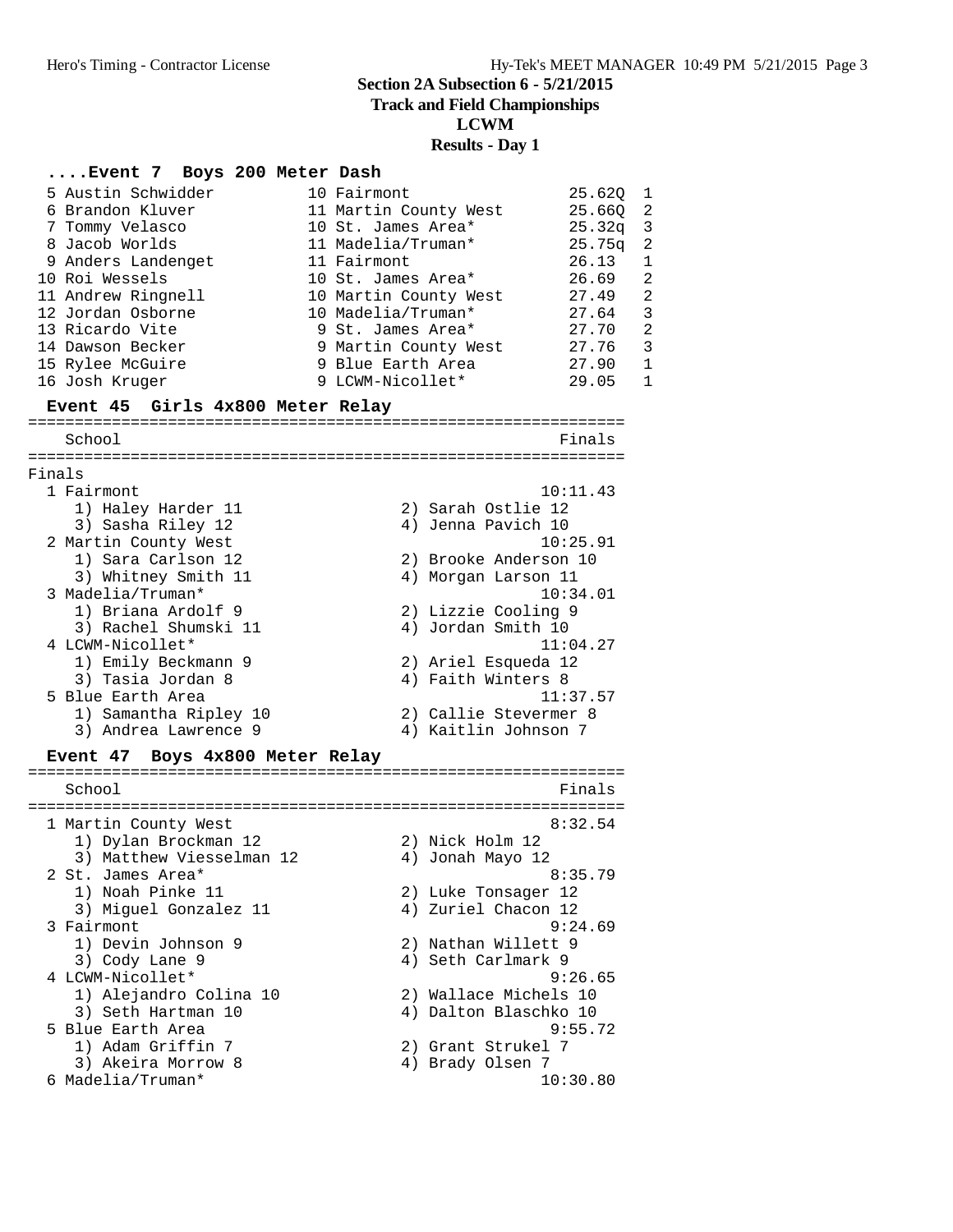# **Track and Field Championships**

**LCWM**

**Results - Day 1**

| Event 47 Boys 4x800 Meter Relay |  |  |  |
|---------------------------------|--|--|--|
|                                 |  |  |  |

| 1) James Hodge 9     | 2) Noah Frelich 10    |
|----------------------|-----------------------|
| 3) Darin Holmgren 11 | 4) Ernie Arizmendi 10 |

#### **Event 25 Girls 100 Meter Hurdles**

| Name                                | Year School               | Finals         |
|-------------------------------------|---------------------------|----------------|
| 1 Sierra Schultz<br>2 Lizzy Subbert | 12 Fairmont<br>9 Fairmont | 15.80<br>16.01 |
| 3 Taryn Tumbleson                   | 12 Martin County West     | 16.20          |
| 4 Renae Wallace                     | 10 Madelia/Truman*        | 16.52          |
| 5 Maiya Dietz                       | 8 Fairmont                | 18.42          |
| 6 Brenda Cervantes                  | 12 St. James Area*        | 18.97          |
| 7 Maddy Saucier                     | 9 LCWM-Nicollet*          | 19.11          |
| 8 Melissa Hagedorn                  | 9 Blue Earth Area         | 19.86          |

### **Event 27 Boys 110 Meter Hurdles**

| Name                                                                                    | Year School                                                                                           | Finals                                    |
|-----------------------------------------------------------------------------------------|-------------------------------------------------------------------------------------------------------|-------------------------------------------|
| 1 Evan Ward<br>2 Miquel Gonzalez<br>3 Brandon Olson<br>4 Logan Stock<br>5 Anders Fuller | 12 Fairmont<br>11 St. James Area*<br>11 Blue Earth Area<br>10 LCWM-Nicollet*<br>12 Martin County West | 15.48<br>15.74<br>16.56<br>16.80<br>16.93 |
| 6 Brady Isebrand<br>7 Jacob Johnson<br>8 Jordan Sandmeyer                               | 10 LCWM-Nicollet*<br>12 Blue Earth Area<br>12 St. James Area*                                         | 17.49<br>17.69<br>18.35                   |

## **Event 1 Girls 100 Meter Dash**

| Name                                                                                                                              | Year School                                                                                                                                               | Finals                                                      |
|-----------------------------------------------------------------------------------------------------------------------------------|-----------------------------------------------------------------------------------------------------------------------------------------------------------|-------------------------------------------------------------|
| 1 Amelia Collier<br>2 Miranda Johnson<br>3 Haley Jensen<br>4 Amy Denn<br>5 Makenna Thurston<br>6 Tessa Germscheid<br>7 Cora Olson | 11 St. James Area*<br>11 Blue Earth Area<br>12 Martin County West<br>10 Madelia/Truman*<br>8 LCWM-Nicollet*<br>11 LCWM-Nicollet*<br>10 Martin County West | 12.63<br>12.77<br>12.93<br>13.55<br>13.57<br>13.62<br>13.70 |
| 8 Machenzie Young                                                                                                                 | 9 Fairmont                                                                                                                                                | 13.78                                                       |

# **Event 3 Boys 100 Meter Dash**

| Name                                                                                                                                 | Year School                                                                                                                              | Finals                                                      |
|--------------------------------------------------------------------------------------------------------------------------------------|------------------------------------------------------------------------------------------------------------------------------------------|-------------------------------------------------------------|
| 1 Brady Halvorson<br>2 Peter Erickson<br>3 Carter Fellows<br>4 Wyatt Ouiring<br>5 Justin Born<br>6 Brandon Kluver<br>7 Travis Murphy | 11 St. James Area*<br>11 Fairmont<br>11 Madelia/Truman*<br>9 Fairmont<br>12 LCWM-Nicollet*<br>11 Martin County West<br>12 LCWM-Nicollet* | 11.31<br>11.59<br>11.96<br>11.98<br>12.02<br>12.33<br>12.43 |
| 8 Jordan Frandle                                                                                                                     | 10 Blue Earth Area                                                                                                                       | 12.67                                                       |
|                                                                                                                                      |                                                                                                                                          |                                                             |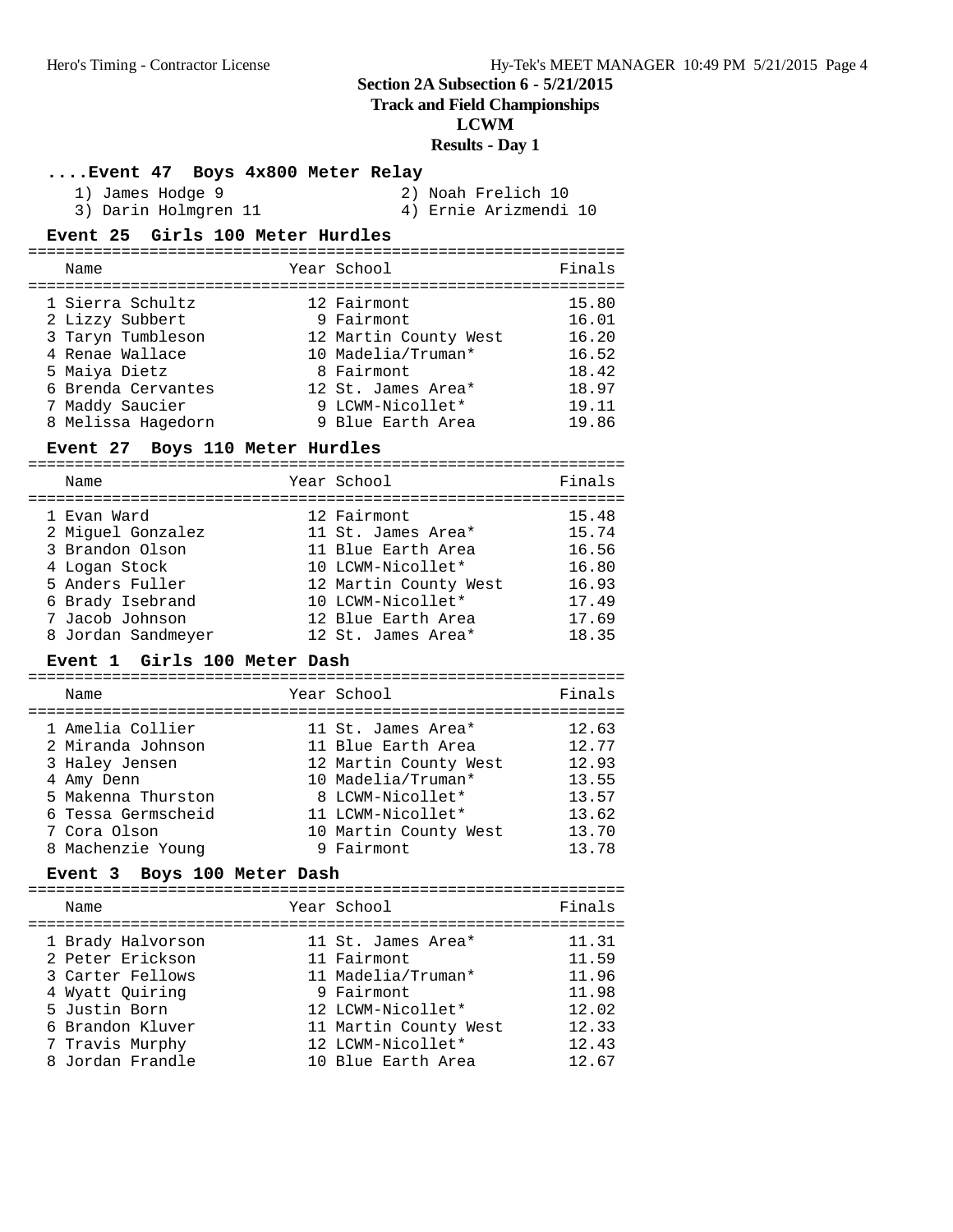#### **Track and Field Championships**

#### **LCWM**

#### **Results - Day 1**

#### **Event 37 Girls 4x200 Meter Relay**

| School                 |    | Finals                 |
|------------------------|----|------------------------|
| 1 Blue Earth Area      |    | 1:49.32                |
| 1) Karli Olsen 11      |    | 2) Miranda Johnson 11  |
| 3) Shayna Stevermer 11 |    | 4) Anne Franta 11      |
| 2 Madelia/Truman*      |    | 1:52.83                |
| 1) Amy Denn 10         |    | 2) Katie Thompson 12   |
| 3) Mari De La Cruz 12  |    | 4) Kayley Shoen 12     |
| 3 Fairmont             |    | 1:57.89                |
| 1) Larissa Becker 11   |    | 2) Brooke Hunwardsen 9 |
| 3) Andrea Thate 10     |    | 4) Marissa Voss 11     |
| 4 St. James Area*      |    | 1:58.57                |
| 1) Alicia Vera 10      |    | 2) Renata Hernandez 8  |
| 3) Hailey Sagehorn 10  |    | 4) Hannah Loewen 8     |
| 5 LCWM-Nicollet*       |    | 2:09.09                |
| 1) Anastasia Harnitz 8 |    | 2) Ashley Mosel 8      |
| 3) Dani Tanley 8       |    | 4) Grace Winters 8     |
| 6 Martin County West   |    | 2:09.19                |
| 1) Morgan Lange 11     |    | 2) Natalie Smith 7     |
| Jayda Rowen 8<br>3)    | 4) | Sarah Kluver 11        |
|                        |    |                        |

================================================================

#### **Event 39 Boys 4x200 Meter Relay**

================================================================ School **Finals** ================================================================ 1 Blue Earth Area 2012 1:33.14 1) Derek Johnson 12 2) Sam Hahn 11 3) Camden Bowers 11 (4) Bailey Olson 11 2 St. James Area\* 1:34.10 1) Tylar Larson 11 2) Miguel Gonzalez 11 3) Zuriel Chacon 12 4) Brady Halvorson 11 3 Madelia/Truman\* 1:39.19 1) Derrick VanHee 11 2) Juri Sanoska 12 3) Kyle Schultz 11 (4) Carter Fellows 11 4 LCWM-Nicollet\* 1:45.95 1) Patrick Thofson 11 2) Dakota Pyan 10 3) Carter Bock 10 4) Travis Murphy 12 -- Martin County West  $DQ$ 1) Anders Fuller 12 2) Nick Holm 12 3) Dawson Burkhardt 10 <a>
4) Sam Baker 12 -- Fairmont DQ 1) Anders Landenget 11 2) Derek Hunwardsen 12 3) Wyatt Quiring 9 4) Nate Subbert 11

#### **Event 17 Girls 1600 Meter Run**

================================================================ Name **Year School** Finals ================================================================ 1 Ashley Lahti 12 St. James Area\* 5:29.77 2 Sylvia Rodriguez 8 Madelia/Truman\* 5:33.58 3 Katiana Fischer 12 Fairmont 5:33.70 4 Brittany Kelley 10 LCWM-Nicollet\* 5:40.55 5 Brooke Anderson 10 Martin County West 6:07.84 6 Emily Haugen 10 Fairmont 6:08.49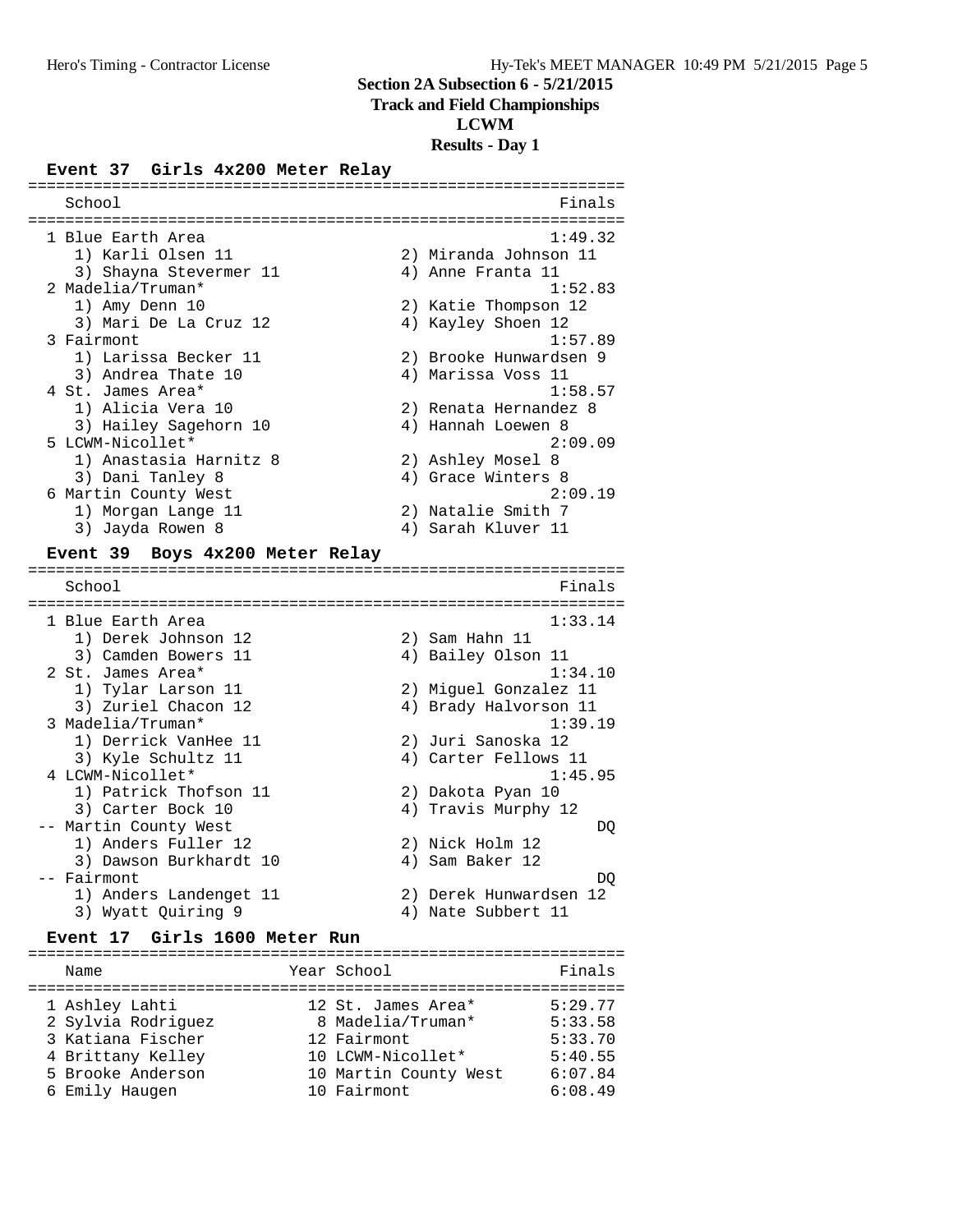**Track and Field Championships**

**LCWM**

## **Results - Day 1**

#### **....Event 17 Girls 1600 Meter Run**

| 7 Sidney Blair        | 8 Blue Earth Area     | 6:13.00 |
|-----------------------|-----------------------|---------|
| 8 Sara Rynefors       | 12 Martin County West | 6:13.59 |
| 9 Courtney Zaharia    | 10 Madelia/Truman*    | 6:17.55 |
| 10 Briana Ardolf      | 9 Madelia/Truman*     | 6:17.98 |
| 11 Faith Winters      | 8 LCWM-Nicollet*      | 6:18.48 |
| 12 Mackinzee Miest    | 9 St. James Area*     | 6:20.20 |
| 13 Luci Kulseth       | 7 St. James Area*     | 6:27.81 |
| 14 Elizabeth Beckmann | 11 LCWM-Nicollet*     | 6:30.02 |
| 15 Emilee Moeller     | 11 Fairmont           | 6:32.65 |
| 16 Austyn Wohlhuter   | 7 Martin County West  | 7:03.67 |

#### **Event 19 Boys 1600 Meter Run**

|    | Name                             | Year School          | Finals  |
|----|----------------------------------|----------------------|---------|
|    | 1 John Roth                      | 11 LCWM-Nicollet*    | 4:38.25 |
|    | 2 Josh Sundblad                  | 11 Fairmont          | 4:39.56 |
|    | 3 Zach Vaske                     | 11 Blue Earth Area   | 4:56.42 |
|    | 4 Kalen Magers                   | 11 LCWM-Nicollet*    | 5:04.91 |
|    | 5 Ramon Bowie                    | 9 Martin County West | 5:06.52 |
|    | 6 Dayton Pasch                   | 9 Fairmont           | 5:11.15 |
|    | 7 Andrew Moeller                 | 8 Fairmont           | 5:16.24 |
|    | 8 Andres Martinez                | 11 St. James Area*   | 5:16.86 |
|    | 9 Nelson Cuellar                 | 10 St. James Area*   | 5:19.98 |
| 10 | Bryce Anderson                   | 9 Martin County West | 5:20.39 |
|    | 11 Dylan Petersen                | 9 Martin County West | 5:25.62 |
|    | 12 Alex Benson                   | 12 Blue Earth Area   | 5:31.35 |
|    | 13 Clay Gieske                   | 8 Madelia/Truman*    | 5:52.01 |
|    | 14 Jackson Miest                 | 7 St. James Area*    | 5:55.65 |
|    | 15 Austin HedinUlferts           | 10 LCWM-Nicollet*    | 6:01.83 |
|    | 16 Andrew Arduser                | 9 Madelia/Truman*    | 6:25.62 |
|    | Event 33 Girls 4x100 Meter Relay |                      |         |

#### ================================================================ School **Finals** ================================================================ 1 Blue Earth Area  $52.05$  1) Paige Darrington 11 2) Miranda Johnson 11 3) Anne Franta 11 (1998) 4) Skylee Bell 10 2 St. James Area\* 53.10 1) Amelia Collier 11 2) Ashley Frederickson 10 3) Elizabeth Asendorf 10 (4) Katy Hedlund 12 3 Fairmont 54.51 1) Machenzie Young 9 2) Brooke Hunwardsen 9 3) Andrea Thate 10 (4) Larissa Becker 11 4 Madelia/Truman\* 54.57<br>1) Amy Denn 10 3) Katie Thompson 12 1) Amy Denn 10 2) Katie Thompson 12 3) Mari De La Cruz 12 (4) Kayley Shoen 12 5 LCWM-Nicollet\* 54.95 1) Kendra Kaupa 11 2) Sara Harris 9 3) Tessa Germscheid 11 <a>> 4) Maddy Saucier 9 6 Martin County West 59.11 1) Morgan Lange 11 2) Dylan Gregory 7 3) Jayda Rowen 8 (4) Liz Fisher 7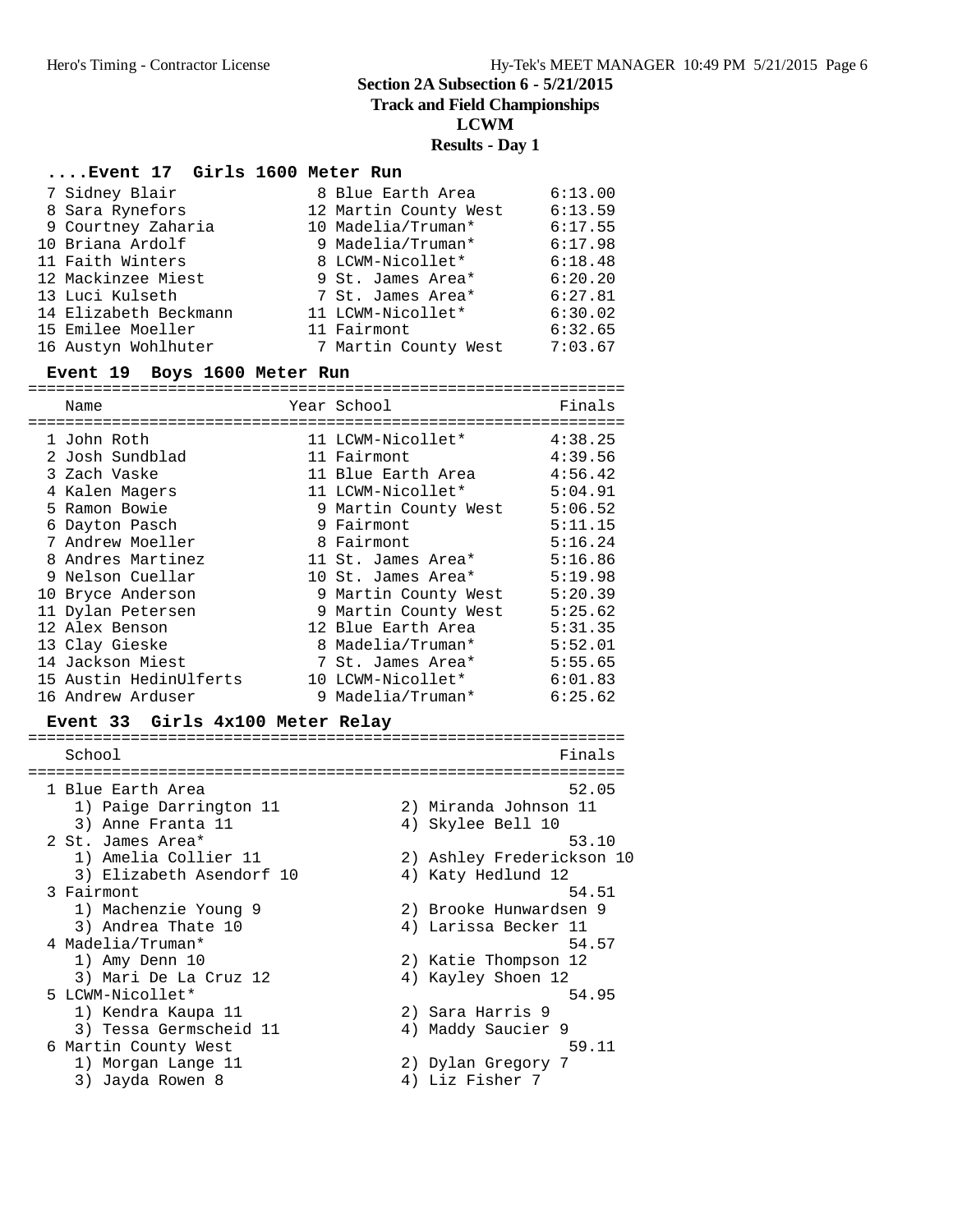#### **Track and Field Championships**

**LCWM**

#### **Results - Day 1**

#### **Event 35 Boys 4x100 Meter Relay**

| School                 |    | Finals                 |
|------------------------|----|------------------------|
| 1 Blue Earth Area      |    | 45.47                  |
| 1) Derek Johnson 12    |    | 2) Sam Hahn 11         |
| 3) Camden Bowers 11    |    | 4) Bailey Olson 11     |
| 2 LCWM-Nicollet*       |    | 47.55                  |
| 1) Travis Murphy 12    |    | 2) Carter Bock 10      |
| 3) Justin Born 12      |    | 4) Evan Bergemann 9    |
| 3 Fairmont             |    | 47.56                  |
| 1) Cody Fischer 9      |    | 2) Derek Hunwardsen 12 |
| 3) Austin Schwidder 10 |    | 4) Levi Bulfer 10      |
| 4 Madelia/Truman*      |    | 47.87                  |
| 1) Derrick VanHee 11   |    | 2) Juri Sanoska 12     |
| 3) Kyle Schultz 11     |    | 4) Carter Fellows 11   |
| 5 St. James Area*      |    | 49.64                  |
| 1) Angel Gracia 11     |    | 2) Tommy Velasco 10    |
| 3) Michael Wessels 12  |    | 4) Roi Wessels 10      |
| 6 Martin County West   |    | 49.66                  |
| 1) Brandon Kluver 11   |    | 2) Dawson Becker 9     |
| 3) Dawson Burkhardt 10 | 4) | Andrew Ringnell 10     |

#### **Event 9 Girls 400 Meter Dash**

=================================================================== Name Year School Finals H# =================================================================== 1 Karli Olsen 11 Blue Earth Area 1:00.45 2 2 Amelia Collier 11 St. James Area\* 1:01.47 2 3 Sasha Riley 12 Fairmont 1:02.58 2 4 Morgan Larson 11 Martin County West 1:04.38 2 5 Makenna Thurston 8 LCWM-Nicollet\* 1:05.17 2 6 Sarah Ostlie 12 Fairmont 1:05.78 2 7 Jordan Smith 10 Madelia/Truman\* 1:06.18 2 8 Alissa Norman 9 Blue Earth Area 1:08.03 1 9 Alyssa Chloros 9 Madelia/Truman\* 1:10.04 1 10 Andrea Lawrence 9 Blue Earth Area 1:13.12 1 11 Marissa Voss 11 Fairmont 1:13.56 2 12 Liz Fisher 7 Martin County West 1:16.34 1 13 Anastasia Harnitz 8 LCWM-Nicollet\* 1:17.96 1 14 Dylan Gregory 7 Martin County West 1:21.33 1

## **Event 11 Boys 400 Meter Dash**

|  | Name               | Year School           | Finals | H#             |
|--|--------------------|-----------------------|--------|----------------|
|  | 1 Nate Subbert     | 11 Fairmont           | 53.33  | 3              |
|  | 2 Angel Zamora     | 8 Madelia/Truman*     | 55.47  | 3              |
|  | 3 Evan Bergemann   | 9 LCWM-Nicollet*      | 56.94  | 3              |
|  | 4 Levi Bulfer      | 10 Fairmont           | 57.70  | 3              |
|  | 5 Landon Malmgren  | 10 St. James Area*    | 58.50  | 3              |
|  | 6 Cody Lane        | 9 Fairmont            | 58.58  | 3              |
|  | 7 Clayton Johnson  | 9 Blue Earth Area     | 58.88  | 3              |
|  | 8 Dylan Petersen   | 9 Martin County West  | 59.07  | $\overline{2}$ |
|  | 9 Dawson Burkhardt | 10 Martin County West | 59.28  | 3              |
|  | 10 Josh Sletta     | 8 Madelia/Truman*     | 59.67  | $\mathfrak{D}$ |
|  |                    |                       |        |                |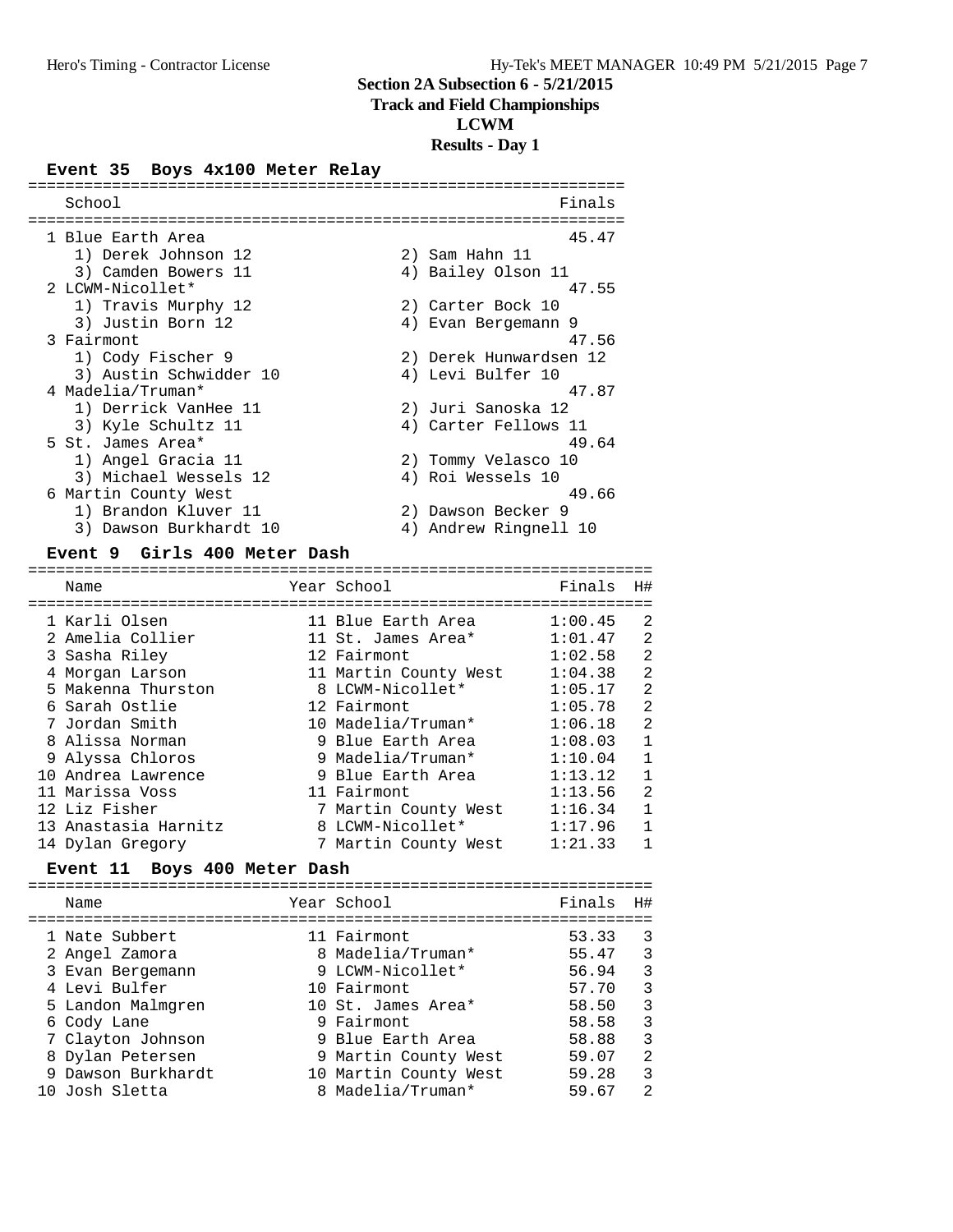**Track and Field Championships**

**LCWM**

# **Results - Day 1**

# **....Event 11 Boys 400 Meter Dash**

| 11 Caleb Brocker  | 10 LCWM-Nicollet*    | 1:00.15 | - 2            |
|-------------------|----------------------|---------|----------------|
| 12 Jordan Osborne | 10 Madelia/Truman*   | 1:01.32 | $\overline{2}$ |
| 13 Ricardo Vite   | 9 St. James Area*    | 1:03.33 | - 2            |
| 14 Rylee McGuire  | 9 Blue Earth Area    | 1:04.65 | $\overline{2}$ |
| 15 Brady Olsen    | 7 Blue Earth Area    | 1:05.19 | $\overline{1}$ |
| 16 Jayden Johnson | 8 LCWM-Nicollet*     | 1:05.70 | $\overline{1}$ |
| 17 Troy Parulski  | 7 St. James Area*    | 1:05.98 | - 2            |
| 18 Nick Potthoff  | 8 Martin County West | 1:07.74 | -1             |

#### **Event 29 Girls 300 Meter Hurdles**

===================================================================

| Name                 | Year School           | Finals  | H#           |
|----------------------|-----------------------|---------|--------------|
| 1 Taryn Tumbleson    | 12 Martin County West | 49.26   | 2            |
| 2 Shayna Stevermer   | 11 Blue Earth Area    | 49.31   | 2            |
| 3 Haley Harder       | 11 Fairmont           | 49.59   | 2            |
| 4 Taylor Grandgenett | 11 Blue Earth Area    | 51.45   | 2            |
| 5 Maiya Dietz        | 8 Fairmont            | 52.88   | 2            |
| 6 Renae Wallace      | 10 Madelia/Truman*    | 52.89   | 2            |
| 7 Brenda Cervantes   | 12 St. James Area*    | 54.35   | $\mathbf{1}$ |
| 8 Abby Bachenberg    | 8 Martin County West  | 57.35   | 2            |
| 9 Maddy Saucier      | 9 LCWM-Nicollet*      | 57.66   | 1            |
| 10 Guadalupe Moriel  | 8 St. James Area*     | 57.67   | $\mathbf{1}$ |
| 11 Emma Koehler      | 9 Fairmont            | 58.56   | $\mathbf{1}$ |
| 12 Carson Stock      | 8 LCWM-Nicollet*      | 59.18   | 1            |
| 13 Courtney Zaharia  | 10 Madelia/Truman*    | 1:01.45 | $\mathbf{1}$ |
| 14 Isabel Martinez   | 8 Madelia/Truman*     | 1:02.75 | $\mathbf{1}$ |
| 15 Hallie Olson      | 9 Martin County West  | 1:07.20 | 1            |

# **Event 31 Boys 300 Meter Hurdles**

|  | Name               | Year School           | Finals  | H#             |
|--|--------------------|-----------------------|---------|----------------|
|  |                    |                       |         |                |
|  | 1 Evan Ward        | 12 Fairmont           | 42.66   | 2              |
|  | 2 Tylar Larson     | 11 St. James Area*    | 43.99   | 2              |
|  | 3 Brandon Olson    | 11 Blue Earth Area    | 44.50   | 2              |
|  | 4 Seth Becker      | 10 Blue Earth Area    | 44.92   | $\overline{2}$ |
|  | 5 Anders Fuller    | 12 Martin County West | 45.98   | 2              |
|  | 6 Gunnar Fering    | 8 Blue Earth Area     | 48.09   | $\overline{2}$ |
|  | 7 Kaleb Linse      | 12 Fairmont           | 48.12   | $\overline{2}$ |
|  | 8 Jordan Sandmeyer | 12 St. James Area*    | 48.29   | 1              |
|  | 9 Nick Saucier     | 11 LCWM-Nicollet*     | 48.69   | 2              |
|  | 10 Justin Urban    | 8 LCWM-Nicollet*      | 50.53   | $\mathbf 1$    |
|  | 11 Jeremiah Colon  | 9 Madelia/Truman*     | 51.60   | 1              |
|  | 12 Matt Holm       | 9 Martin County West  | 53.14   | $\mathbf{1}$   |
|  | 13 Lucas Simpson   | 9 Fairmont            | 54.15   | 1              |
|  | 14 Nick Potthoff   | 8 Martin County West  | 1:02.02 | 1.             |
|  |                    |                       |         |                |

#### Event 13 Girls 800 Meter Run

| Name           | Year School        | Finals H# |                |
|----------------|--------------------|-----------|----------------|
| 1 Jenna Pavich | 10 Fairmont        | 2:27 33   | $\overline{2}$ |
| 2 Ashlev Lahti | 12 St. James Area* | 2:28.21   | $\overline{2}$ |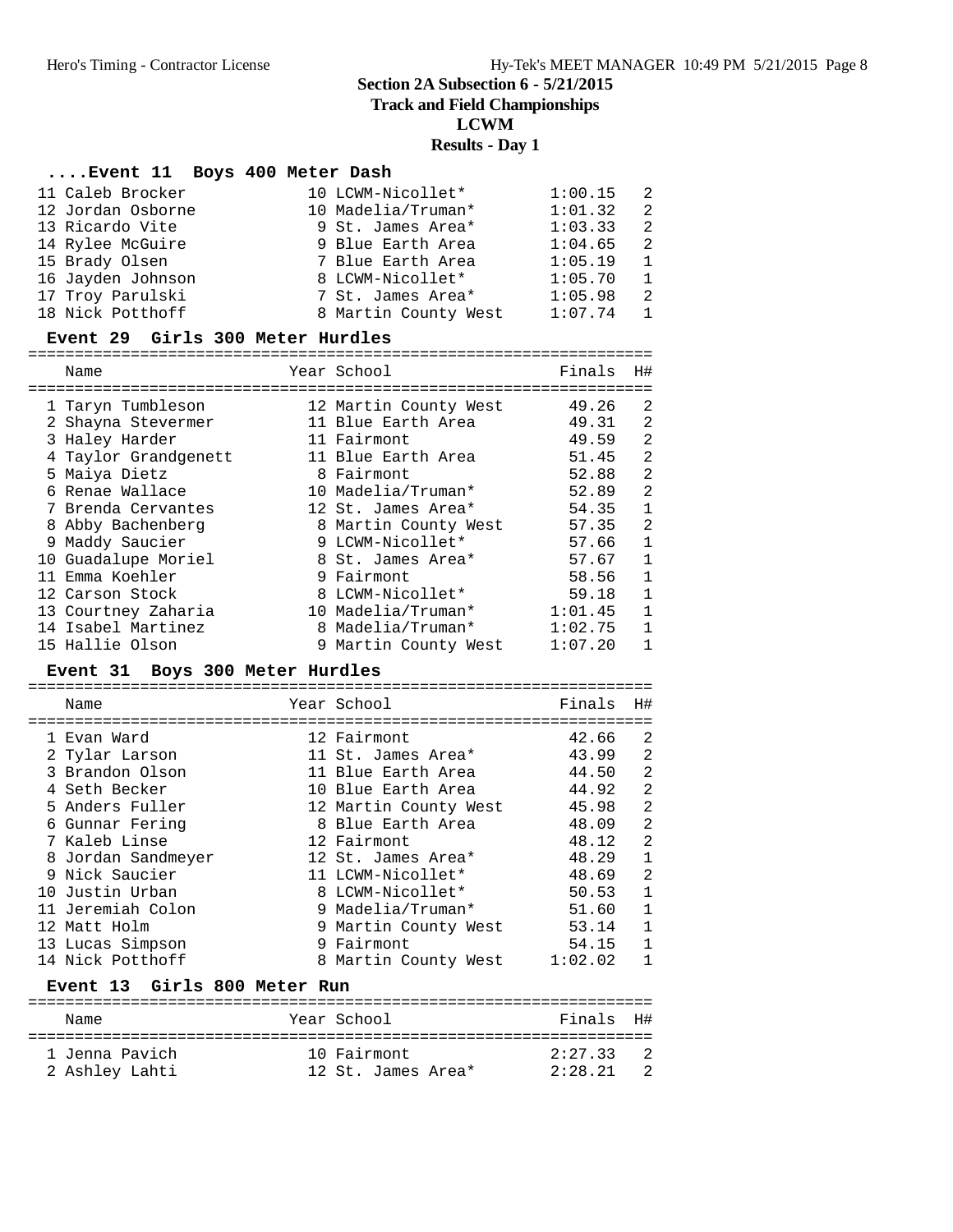**Track and Field Championships**

**LCWM**

# **Results - Day 1**

# **....Event 13 Girls 800 Meter Run**

| 3 Lizzy Subbert     | 9 Fairmont            | 2:28.32 | 2              |
|---------------------|-----------------------|---------|----------------|
| 4 Lizzie Cooling    | 9 Madelia/Truman*     | 2:28.89 | 2              |
| 5 Molly Hawkins     | 10 Fairmont           | 2:31.26 | 2              |
| 6 Emily Beckmann    | 9 LCWM-Nicollet*      | 2:33.72 | 2              |
| 7 Rachel Shumski    | 11 Madelia/Truman*    | 2:40.44 | 2              |
| 8 Olivia Flack      | 8 LCWM-Nicollet*      | 2:41.80 | 2              |
| 9 Lillian Maul      | 7 Madelia/Truman*     | 2:47.02 | 1              |
| 10 Hannah Johnson   | 8 Blue Earth Area     | 2:53.10 | $\mathbf{1}$   |
| 11 Sara Rynefors    | 12 Martin County West | 2:54.72 | 1              |
| 12 Kaitlin Johnson  | 7 Blue Earth Area     | 2:55.96 | $\mathbf{1}$   |
| 13 Norely Sanchez   | 7 St. James Area*     | 3:09.40 | $\overline{1}$ |
| 14 Jasmine Esqueda  | 10 LCWM-Nicollet*     | 3:11.94 | $\mathbf 1$    |
| 15 Dylan Gregory    | 7 Martin County West  | 3:20.62 | 1              |
| 16 Austyn Wohlhuter | 7 Martin County West  | 3:20.90 | $\mathbf{1}$   |

#### **Event 15 Boys 800 Meter Run**

===================================================================

| Name               | Year School           | Finals  | H#             |
|--------------------|-----------------------|---------|----------------|
| 1 Josh Sundblad    | 11 Fairmont           | 2:06.39 | 2              |
| 2 John Roth        | 11 LCWM-Nicollet*     | 2:10.30 | 2              |
| 3 Dylan Brockman   | 12 Martin County West | 2:11.90 | 2              |
| 4 Cody Fischer     | 9 Fairmont            | 2:16.25 | 2              |
| 5 Seth Carlmark    | 9 Fairmont            | 2:17.22 | 2              |
| 6 Adam Griffin     | 7 Blue Earth Area     | 2:19.23 | 2              |
| 7 Alex Benson      | 12 Blue Earth Area    | 2:19.63 | $\overline{2}$ |
| 8 Alejandro Colina | 10 LCWM-Nicollet*     | 2:22.16 | 2              |
| 9 Dylan Petersen   | 9 Martin County West  | 2:24.43 | 2              |
| 10 Landon Malmgren | 10 St. James Area*    | 2:27.49 | 1              |
| 11 Bryce Anderson  | 9 Martin County West  | 2:28.78 | 1              |
| 12 Darin Holmgren  | 11 Madelia/Truman*    | 2:32.41 | 1              |
| 13 Ethan Sykes     | 8 St. James Area*     | 2:33.83 | $\mathbf{1}$   |
| 14 Ernie Arizmendi | 10 Madelia/Truman*    | 2:34.88 | $\mathbf{1}$   |
| 15 Michael Nett    | 8 St. James Area*     | 2:42.57 | $\mathbf{1}$   |
| 16 Andrew Giefer   | 9 LCWM-Nicollet*      | 2:43.48 | $\mathbf{1}$   |

| Event 5 Girls 200 Meter Dash                                                                                                                                    |                                                                                                                                                                |                                                                      |
|-----------------------------------------------------------------------------------------------------------------------------------------------------------------|----------------------------------------------------------------------------------------------------------------------------------------------------------------|----------------------------------------------------------------------|
| Name                                                                                                                                                            | Year School                                                                                                                                                    | Finals                                                               |
| 1 Taryn Tumbleson<br>2 Cora Olson<br>3 Brooke Hunwardsen<br>4 Katie Thompson<br>5 Makenna Thurston<br>6 Machenzie Young<br>7 Rachel Schultz<br>8 Alyssa Chloros | 12 Martin County West<br>10 Martin County West<br>9 Fairmont<br>12 Madelia/Truman*<br>8 LCWM-Nicollet*<br>9 Fairmont<br>8 Madelia/Truman*<br>9 Madelia/Truman* | 27.16<br>28.17<br>28.31<br>28.51<br>29.18<br>29.59<br>29.89<br>32.92 |
| Event 7 Boys 200 Meter Dash                                                                                                                                     |                                                                                                                                                                |                                                                      |
| Name                                                                                                                                                            | Year School                                                                                                                                                    | Finals                                                               |

================================================================ 1 Bailey Olson 11 Blue Earth Area 22.92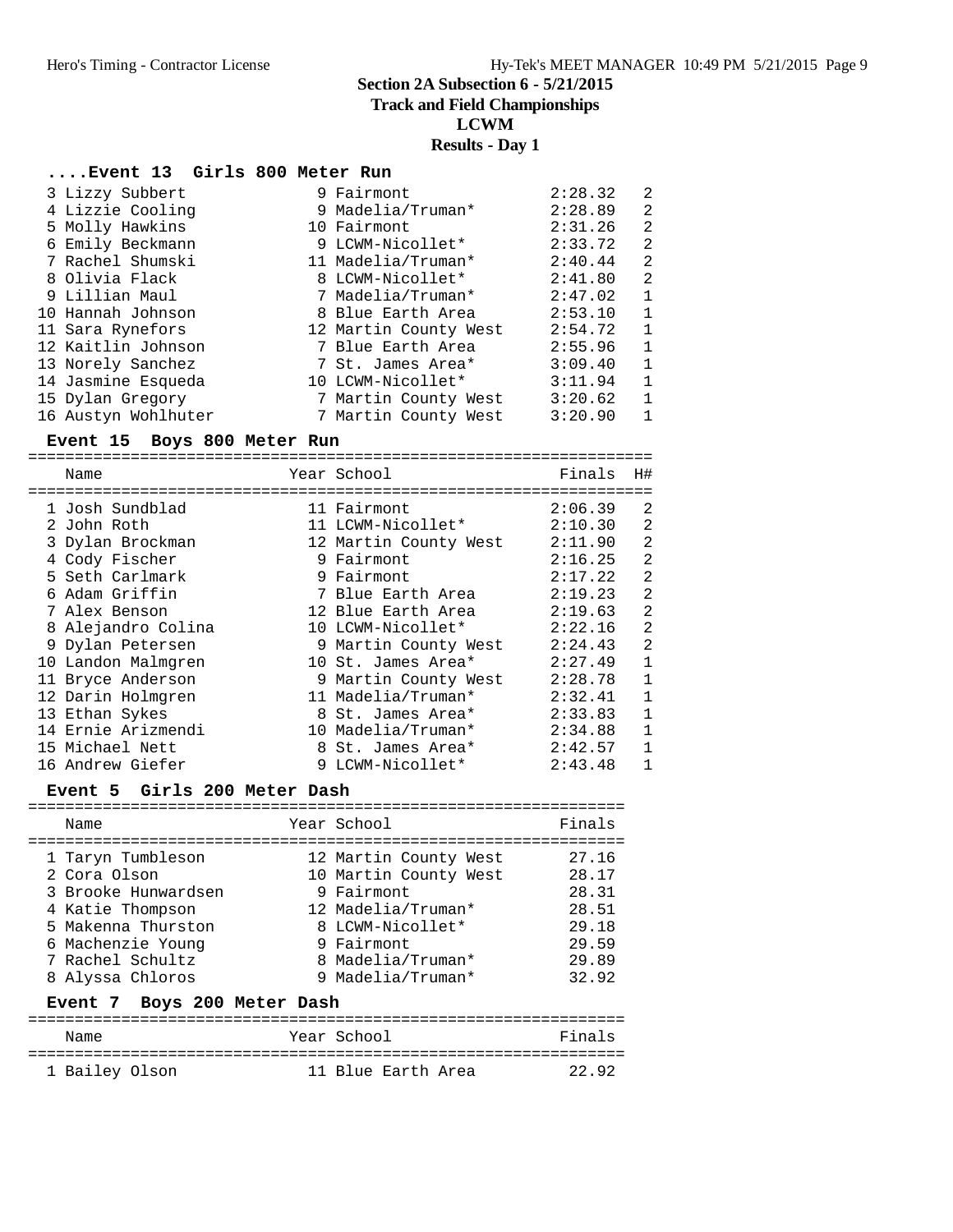**Track and Field Championships**

**LCWM**

#### **Results - Day 1**

#### **....Event 7 Boys 200 Meter Dash**

| 2 Derek Johnson    | 12 Blue Earth Area    | 23.61 |
|--------------------|-----------------------|-------|
| 3 Justin Born      | 12 LCWM-Nicollet*     | 24.16 |
| 4 Derek Hunwardsen | 12 Fairmont           | 24.84 |
| 5 Tommy Velasco    | 10 St. James Area*    | 24.90 |
| 6 Austin Schwidder | 10 Fairmont           | 25.37 |
| 7 Brandon Kluver   | 11 Martin County West | 25.80 |
| 8 Jacob Worlds     | 11 Madelia/Truman*    | 26.07 |

#### **Event 21 Girls 3200 Meter Run**

| Name                  | Year School           | Finals   |
|-----------------------|-----------------------|----------|
| 1 Sylvia Rodriguez    | 8 Madelia/Truman*     | 12:11.58 |
|                       |                       |          |
| 2 Katiana Fischer     | 12 Fairmont           | 12:12.06 |
| 3 Whitney Smith       | 11 Martin County West | 12:25.78 |
| 4 Sara Carlson        | 12 Martin County West | 12:33.70 |
| 5 Brittany Kelley     | 10 LCWM-Nicollet*     | 12:43.14 |
| 6 Emily Haugen        | 10 Fairmont           | 13:15.66 |
| 7 Courtney Zaharia    | 10 Madelia/Truman*    | 13:43.67 |
| 8 Marissa Waddell     | 8 Blue Earth Area     | 13:46.27 |
| 9 Mariah Halvorson    | 10 Blue Earth Area    | 13:47.87 |
| 10 Elizabeth Beckmann | 11 LCWM-Nicollet*     | 13:55.35 |
| 11 Alyssa Voyles      | 11 Madelia/Truman*    | 13:59.32 |
| 12 Hope Winters       | 8 LCWM-Nicollet*      | 14:00.71 |
| 13 Anna Sundblad      | 9 Fairmont            | 14:25.91 |

#### **Event 23 Boys 3200 Meter Run**

================================================================ Name Year School Finals ================================================================ 1 Jonah Mayo 12 Martin County West 10:42.88 2 Matthew Viesselman 12 Martin County West 10:45.94 3 Ramon Bowie 9 Martin County West 10:46.93 4 Nathan Willett 9 Fairmont 10:48.31 5 Zach Vaske 11 Blue Earth Area 10:51.76 6 Kalen Magers 11 LCWM-Nicollet\* 10:55.40 7 Lukas Pierson 9 St. James Area\* 10:59.51 8 Leo Tellez 9 St. James Area\* 11:21.01 9 Seth Hartman 10 LCWM-Nicollet\* 11:25.04 10 Grant Strukel 7 Blue Earth Area 11:39.08 11 Dayton Pasch 9 Fairmont 11:51.87 12 James Sullivan 8 LCWM-Nicollet\* 11:53.38 13 James Hodge 9 Madelia/Truman\* 12:02.55 14 Ben Huinker 10 Fairmont 12:05.89 15 Seth Pierson 7 St. James Area\* 12:20.41 16 Noah Frelich 10 Madelia/Truman\* 12:49.10 17 Isaac Arduser 8 Madelia/Truman\* 12:49.50 **Event 41 Girls 4x400 Meter Relay** ================================================================

| School            |                          |  |                   | Finals  |
|-------------------|--------------------------|--|-------------------|---------|
| 1 Blue Earth Area |                          |  |                   | 4:08.10 |
|                   | 1) Taylor Grandgenett 11 |  | 2) Anne Franta 11 |         |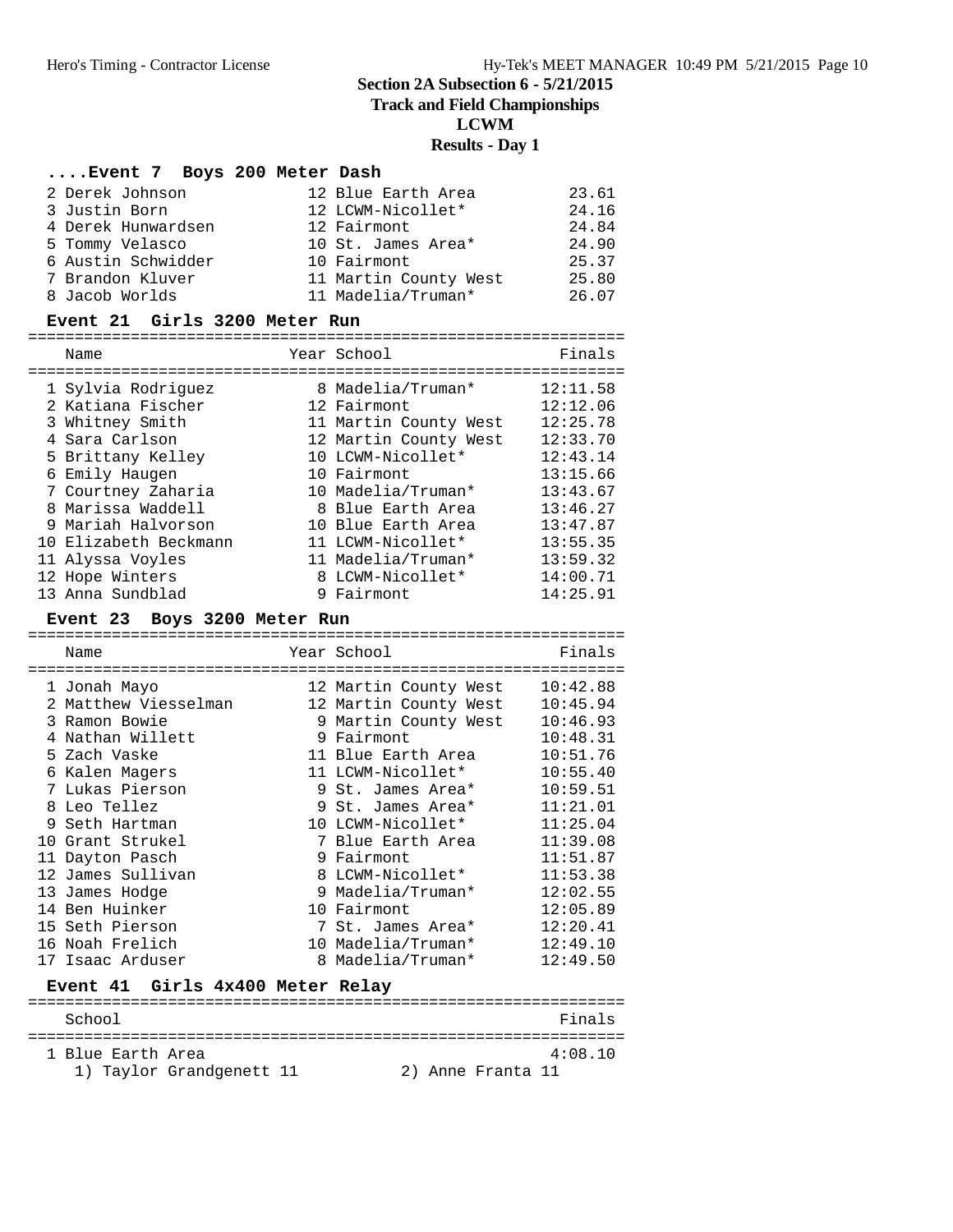#### **Track and Field Championships**

#### **LCWM**

#### **Results - Day 1**

#### **....Event 41 Girls 4x400 Meter Relay**

| 3) Shayna Stevermer 11 | 4) Karli Olsen 11      |
|------------------------|------------------------|
| 2 Fairmont             | 4:12.84                |
| 1) Sierra Schultz 12   | 2) Haley Harder 11     |
| 3) Jenna Pavich 10     | 4) Sasha Riley 12      |
| 3 Madelia/Truman*      | 4:18.10                |
| 1) Jordan Smith 10     | 2) Lizzie Cooling 9    |
| 3) Rachel Shumski 11   | 4) Hannah Johanson 10  |
| 4 Martin County West   | 4:27.25                |
| 1) Abby Bachenberg 8   | 2) Brooke Anderson 10  |
| 3) Whitney Smith 11    | 4) Morgan Larson 11    |
| 5 LCWM-Nicollet*       | 4:35.75                |
| 1) Emily Beckmann 9    | 2) Olivia Flack 8      |
| 3) Ariel Esqueda 12    | 4) Damia Siebenahler 9 |
| 6 St. James Area*      | 4:39.44                |
| 1) Alicia Vera 10      | 2) Renata Hernandez 8  |
| 3) Hannah Loewen 8     | 4) Hailey Sagehorn 10  |

#### **Event 43 Boys 4x400 Meter Relay**

================================================================ School Finals ================================================================ 1 Fairmont 3:33.50 1) Levi Bulfer 10 2) Nate Subbert 11 3) Josh Sundblad 11 (4) 4) Evan Ward 12 2 St. James Area\* 3:35.50 1) Noah Pinke 11 2) Luke Tonsager 12 3) Zuriel Chacon 12 (4) Tylar Larson 11 3 Martin County West 3:41.80 1) Sam Baker 12 2) Matthew Viesselman 12 3) Sam Baker 12 (1) Sam Baker 12 (1) and the Viesselman 12<br>3) Jonah Mayo 12 (1) 4) Nick Holm 12 4 LCWM-Nicollet\* 3:43.13 1) Evan Bergemann 9 2) Brenden Hoosline 11 3) Carter Bock 10 (4) John Roth 11 5 Madelia/Truman\* 3:46.41 1) Angel Zamora 8 2) Juri Sanoska 12 3) Kyle Schultz 11 (4) Derrick VanHee 11 6 Blue Earth Area 3:47.89 1) Camden Bowers 11 (2) 2) Sam Hahn 11 3) Gunnar Fering 8 4) Seth Becker 10

# **Event 49 Girls High Jump**

================================================================ Name **The School School Finals** ================================================================ 1 Katy Hedlund 12 St. James Area\* 5-03.00 2 Lizzy Subbert 9 Fairmont 5-00.00 2 Mari De La Cruz 12 Madelia/Truman\* 5-00.00 4 Sierra Schultz 12 Fairmont 5-00.00 5 Lauren Hesser 12 LCWM-Nicollet\* 5-00.00 6 Bethany Linse 8 Fairmont 4-10.00 7 Ashley Frederickson 10 St. James Area\* 4-10.00 8 Hannah Johanson 10 Madelia/Truman\* 4-08.00 9 Rachel Schultz 8 Madelia/Truman\* 4-06.00 9 Samantha Ripley 10 Blue Earth Area 4-06.00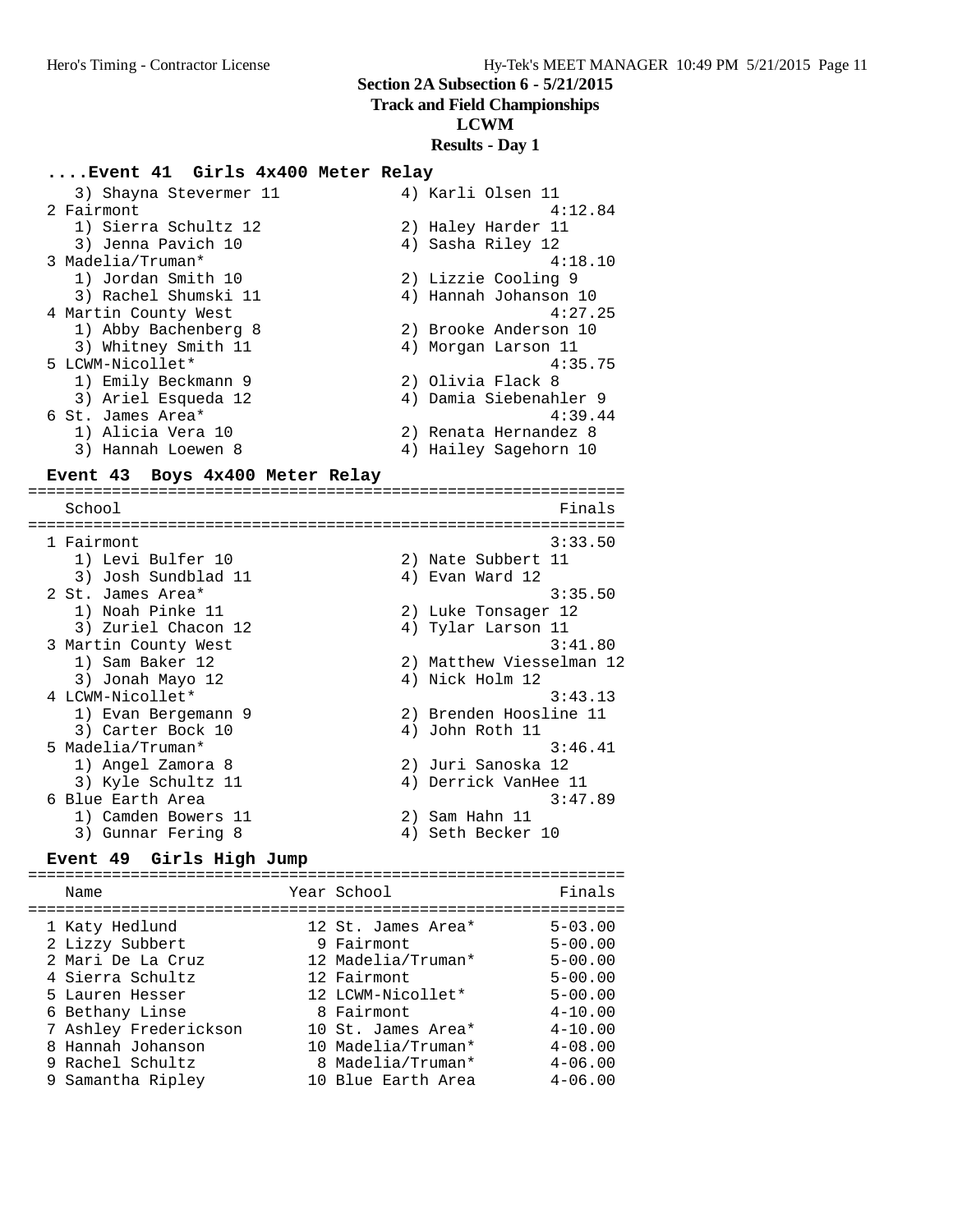**Track and Field Championships**

**LCWM**

# **Results - Day 1**

# **....Event 49 Girls High Jump**

| 9 Paige Darrington    | 11 Blue Earth Area    | $4 - 06.00$ |
|-----------------------|-----------------------|-------------|
| 12 Elizabeth Asendorf | 10 St. James Area*    | $4 - 04.00$ |
| 13 Jessi Johnson      | 8 LCWM-Nicollet*      | $4 - 04.00$ |
| 13 Elissa Anthonisen  | 10 Martin County West | $4 - 04.00$ |
| 15 Makenna Thurston   | 8 LCWM-Nicollet*      | $3 - 09.00$ |
| -- Natalie Smith      | 7 Martin County West  | ΝH          |
| -- Dylan Gregory      | 7 Martin County West  | ΝH          |

# **Event 51 Boys High Jump**

|  | Name               | Year School           | Finals      |
|--|--------------------|-----------------------|-------------|
|  | 1 Miquel Gonzalez  | 11 St. James Area*    | $5 - 10.00$ |
|  | 2 Brady Isebrand   | 10 LCWM-Nicollet*     | $5 - 10.00$ |
|  | 3 Logan Stock      | 10 LCWM-Nicollet*     | $5 - 10.00$ |
|  | 4 Peter Erickson   | 11 Fairmont           | $5 - 10.00$ |
|  | 5 Derek Hunwardsen | 12 Fairmont           | $5 - 08.00$ |
|  | 6 Kyle Schultz     | 11 Madelia/Truman*    | $5 - 06.00$ |
|  | 7 Lucas Simpson    | 9 Fairmont            | $5 - 06.00$ |
|  | 8 Nick Holm        | 12 Martin County West | $5 - 04.00$ |
|  | 8 Jordan Sandmeyer | 12 St. James Area*    | $5 - 04.00$ |
|  | 10 Jack Kortuem    | 11 Madelia/Truman*    | $5 - 00.00$ |
|  | 10 Austin Denn     | 11 Madelia/Truman*    | $5 - 00.00$ |
|  | 12 Clayton Johnson | 9 Blue Earth Area     | $5 - 00.00$ |
|  | 13 Michael Wessels | 12 St. James Area*    | $4 - 10.00$ |
|  | 14 James Sullivan  | 8 LCWM-Nicollet*      | $4 - 10.00$ |
|  | 15 Nick Lang       | 9 Blue Earth Area     | $4 - 08.00$ |
|  | 16 Matt Holm       | 9 Martin County West  | $4 - 08.00$ |
|  |                    |                       |             |

## **Event 53 Girls Pole Vault**

| Name                  | Year School        | Finals      |
|-----------------------|--------------------|-------------|
| 1 Andrea Thate        | 10 Fairmont        | $8 - 00.00$ |
| 2 Becca Grenz         | 9 LCWM-Nicollet*   | $8 - 00.00$ |
| 3 Melissa Hagedorn    | 9 Blue Earth Area  | $8 - 00.00$ |
| 4 Maiya Dietz         | 8 Fairmont         | $7 - 06.00$ |
| 5 Kendra Kaupa        | 11 LCWM-Nicollet*  | $7 - 06.00$ |
| 6 Hannah Olson        | 11 Fairmont        | $7 - 00.00$ |
| -- Nicole Lium        | 9 Blue Earth Area  | NΗ          |
| -- Elizabeth Beckmann | 11 LCWM-Nicollet*  | NH          |
| -- Madalyn Gaydon     | 11 Blue Earth Area | NΗ          |

# **Event 55 Boys Pole Vault**

| Name                                                                                                                              | Year School                                                                                                                    | Finals                                                                                                   |
|-----------------------------------------------------------------------------------------------------------------------------------|--------------------------------------------------------------------------------------------------------------------------------|----------------------------------------------------------------------------------------------------------|
| 1 Brandon Olson<br>2 Logan Stock<br>3 Nick Saucier<br>4 Levi Bulfer<br>5 Wallace Michels<br>6 Austin Schwidder<br>7 Colin Meadows | 11 Blue Earth Area<br>10 LCWM-Nicollet*<br>11 LCWM-Nicollet*<br>10 Fairmont<br>10 LCWM-Nicollet*<br>10 Fairmont<br>12 Fairmont | $11 - 06.00$<br>$10 - 00.00$<br>$10 - 00.00$<br>$9 - 00.00$<br>$8 - 06.00$<br>$8 - 06.00$<br>$8 - 00.00$ |
|                                                                                                                                   |                                                                                                                                |                                                                                                          |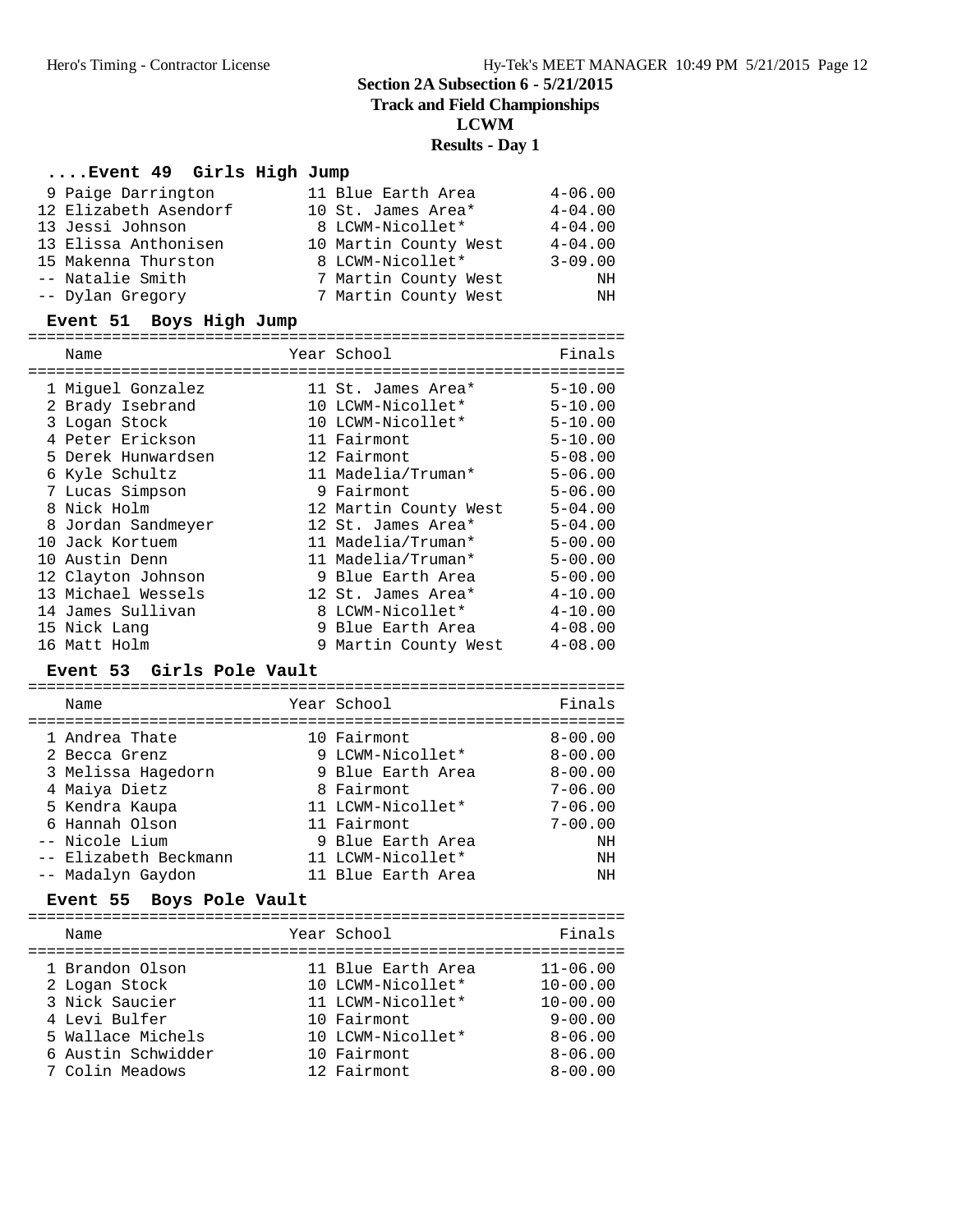#### **Track and Field Championships**

**LCWM**

#### **Results - Day 1**

#### **....Event 55 Boys Pole Vault**

| 8 Jake Lanq       | 7 Blue Earth Area | $7 - 00.00$ |
|-------------------|-------------------|-------------|
| 9 Thomas Lindsey  | 7 Blue Earth Area | $7 - 00.00$ |
| -- Freddy Carreon | 7 St. James Area* | ΝH          |

#### **Event 57 Girls Long Jump**

|   | Name                 |  | Year School           | Finals       |  |  |  |
|---|----------------------|--|-----------------------|--------------|--|--|--|
|   |                      |  |                       |              |  |  |  |
|   | 1 Hannah Johanson    |  | 10 Madelia/Truman*    | $16 - 06.50$ |  |  |  |
|   | 2 Skylee Bell        |  | 10 Blue Earth Area    | $16 - 02.00$ |  |  |  |
|   | 3 Becca Grenz        |  | 9 LCWM-Nicollet*      | $15 - 04.75$ |  |  |  |
|   | 4 Brenda Cervantes   |  | 12 St. James Area*    | $15 - 04.50$ |  |  |  |
|   | 5 Cora Olson         |  | 10 Martin County West | $15 - 01.25$ |  |  |  |
|   | 6 Hannah Johnson     |  | 8 Blue Earth Area     | $14 - 10.50$ |  |  |  |
|   | 7 Kendra Kaupa       |  | 11 LCWM-Nicollet*     | $14 - 07.50$ |  |  |  |
|   | 8 Elizabeth Asendorf |  | 10 St. James Area*    | $14 - 07.00$ |  |  |  |
| 9 | Kayley Shoen         |  | 12 Madelia/Truman*    | $13 - 10.50$ |  |  |  |
|   | 10 Abby Bachenberg   |  | 8 Martin County West  | $13 - 10.00$ |  |  |  |
|   | 11 Elissa Anthonisen |  | 10 Martin County West | $13 - 04.00$ |  |  |  |
|   | 12 Maiya Dietz       |  | 8 Fairmont            | $13 - 01.00$ |  |  |  |
|   | 13 Emma Koehler      |  | 9 Fairmont            | $12 - 07.00$ |  |  |  |
|   | 14 Morgan Seifried   |  | 12 Fairmont           | $12 - 06.50$ |  |  |  |
|   | 15 Sara Harris       |  | 9 LCWM-Nicollet*      | $11 - 10.00$ |  |  |  |
|   | 16 Heidi Herrmann    |  | 7 Blue Earth Area     | $10 - 04.50$ |  |  |  |
|   | -- Lillian Maul      |  | 7 Madelia/Truman*     | ND           |  |  |  |

#### **Event 59 Boys Long Jump**

================================================================ Name Year School Finals ================================================================ 1 Sam Baker 12 Martin County West 20-08.00 2 Nick Shure 12 Blue Earth Area 20-06.00 3 Peter Erickson 11 Fairmont 20-01.00 4 Anders Fuller 12 Martin County West 19-11.50 5 Tylar Larson 11 St. James Area\* 19-03.50 6 Cody Fischer 9 Fairmont 19-00.00 7 Anders Landenget 11 Fairmont 18-07.50 8 Josh Sletta 8 Madelia/Truman\* 18-06.75 9 Derrick VanHee 11 Madelia/Truman\* 17-10.00 10 Clayton Johnson 9 Blue Earth Area 17-06.25 11 Evan Bergemann 9 LCWM-Nicollet\* 17-04.50 12 Jack Kortuem 11 Madelia/Truman\* 16-04.00 13 Roi Wessels 10 St. James Area\* 15-11.00 14 Travis Murphy 12 LCWM-Nicollet\* 15-05.00 15 Brandon Kluver 11 Martin County West 15-04.50 16 William Prahl 8 LCWM-Nicollet\* 13-05.50 17 Freddy Carreon 7 St. James Area\* 13-05.00

|                  | Event 61 Girls Triple Jump |  |                                   |                              |
|------------------|----------------------------|--|-----------------------------------|------------------------------|
| Name             |                            |  | Year School                       | Finals                       |
| 1 Sierra Schultz | 2 Hannah Johanson          |  | 12 Fairmont<br>10 Madelia/Truman* | $35 - 09.00$<br>$35 - 05.00$ |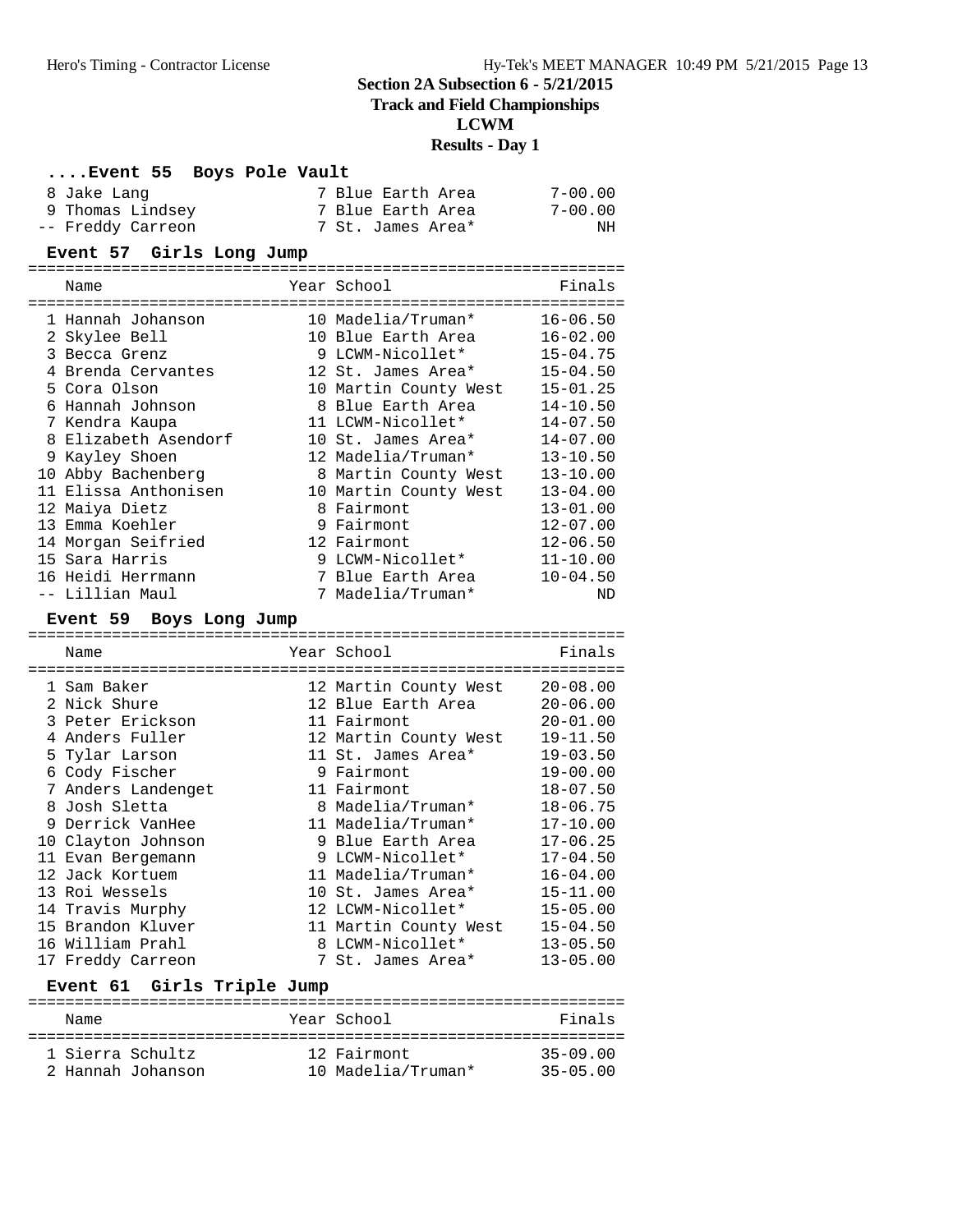**Track and Field Championships**

**LCWM**

#### **Results - Day 1**

#### **....Event 61 Girls Triple Jump**

| 3 Renae Wallace        | 10 Madelia/Truman*    | $32 - 09.00$ |
|------------------------|-----------------------|--------------|
| 4 Brenda Cervantes     | 12 St. James Area*    | $32 - 06.00$ |
| 5 Amanda Jacobson      | 8 Blue Earth Area     | $31 - 09.00$ |
| 6 Elissa Anthonisen    | 10 Martin County West | $31 - 05.00$ |
| 7 Marissa Voss         | 11 Fairmont           | $31 - 02.00$ |
| 8 Nyla Anderson        | 11 Blue Earth Area    | $31 - 01.00$ |
| 9 Maddi Oelke          | 9 Blue Earth Area     | $29 - 10.00$ |
| 10 Maddy Saucier       | 9 LCWM-Nicollet*      | $29 - 03.00$ |
| 11 Morgan Seifried     | 12 Fairmont           | $29 - 02.00$ |
| 12 Carson Stock        | 8 LCWM-Nicollet*      | $28 - 02.00$ |
| 13 Ariel Esqueda       | 12 LCWM-Nicollet*     | $27 - 10.00$ |
| 14 Jayda Rowen         | 8 Martin County West  | $27 - 01.00$ |
| 15 Grace Mayo          | 10 Martin County West | $25 - 11.00$ |
| 16 Melodie DeVlaeminek | 10 Madelia/Truman*    | $24 - 04.00$ |

#### **Event 63 Boys Triple Jump**

================================================================ Name **The School** Year School **Finals** ================================================================ 1 Andrew Ringnell 10 Martin County West 38-11.00 2 Logan Stock 10 LCWM-Nicollet\* 38-09.00 3 Brady Isebrand 10 LCWM-Nicollet\* 38-08.00 4 Josh Sletta 8 Madelia/Truman\* 38-08.00 5 Jordan Sandmeyer 12 St. James Area\* 37-05.00 6 Tyler Johnson 10 Fairmont 36-00.00 7 Ernie Arizmendi 10 Madelia/Truman\* 35-11.00 8 Tommy Velasco 10 St. James Area\* 34-09.00 9 Nate Johnson 12 Fairmont 34-05.00 10 Nick Lang 9 Blue Earth Area 33-00.00 11 Leo Tellez 9 St. James Area\* 32-04.00 12 Matt Holm 9 Martin County West 32-00.00 13 Steven Krumholz 11 Fairmont 31-11.00 14 Darin Holmgren 11 Madelia/Truman\* 31-03.00 15 Jake Lang 7 Blue Earth Area 31-00.00 16 Akeira Morrow 8 Blue Earth Area 29-03.00 17 Logan Bock 8 LCWM-Nicollet\* 28-11.00

#### **Event 65 Girls Discus Throw**

| Name                  | Year School           | Finals     |
|-----------------------|-----------------------|------------|
| 1 Alayna Theissen     | 11 LCWM-Nicollet*     | $122 - 01$ |
| 2 Madyson Larson      | 12 Martin County West | $112 - 09$ |
| 3 Desirae Mortenson   | 10 St. James Area*    | $112 - 01$ |
| 4 Nicole Sherer       | 11 Martin County West | $110 - 07$ |
| 5 Madison Carlson     | 11 St. James Area*    | $108 - 07$ |
| 6 Elizabeth Reckow    | 12 St. James Area*    | $97 - 08$  |
| 7 Alexis Brolsma      | 10 Martin County West | $95 - 09$  |
| 8 Allison Lardy       | 9 Fairmont            | $95 - 08$  |
| 9 Alyssa Voyles       | 11 Madelia/Truman*    | $95 - 03$  |
| 10 Brenna Cutler      | 9 Fairmont            | $85 - 11$  |
| 11 Hayley Jones       | 12 Fairmont           | $79 - 07$  |
| 12 Mariah Twedt       | 12 Blue Earth Area    | $75 - 11$  |
| 13 Courtney Schallock | 10 LCWM-Nicollet*     | $74 - 07$  |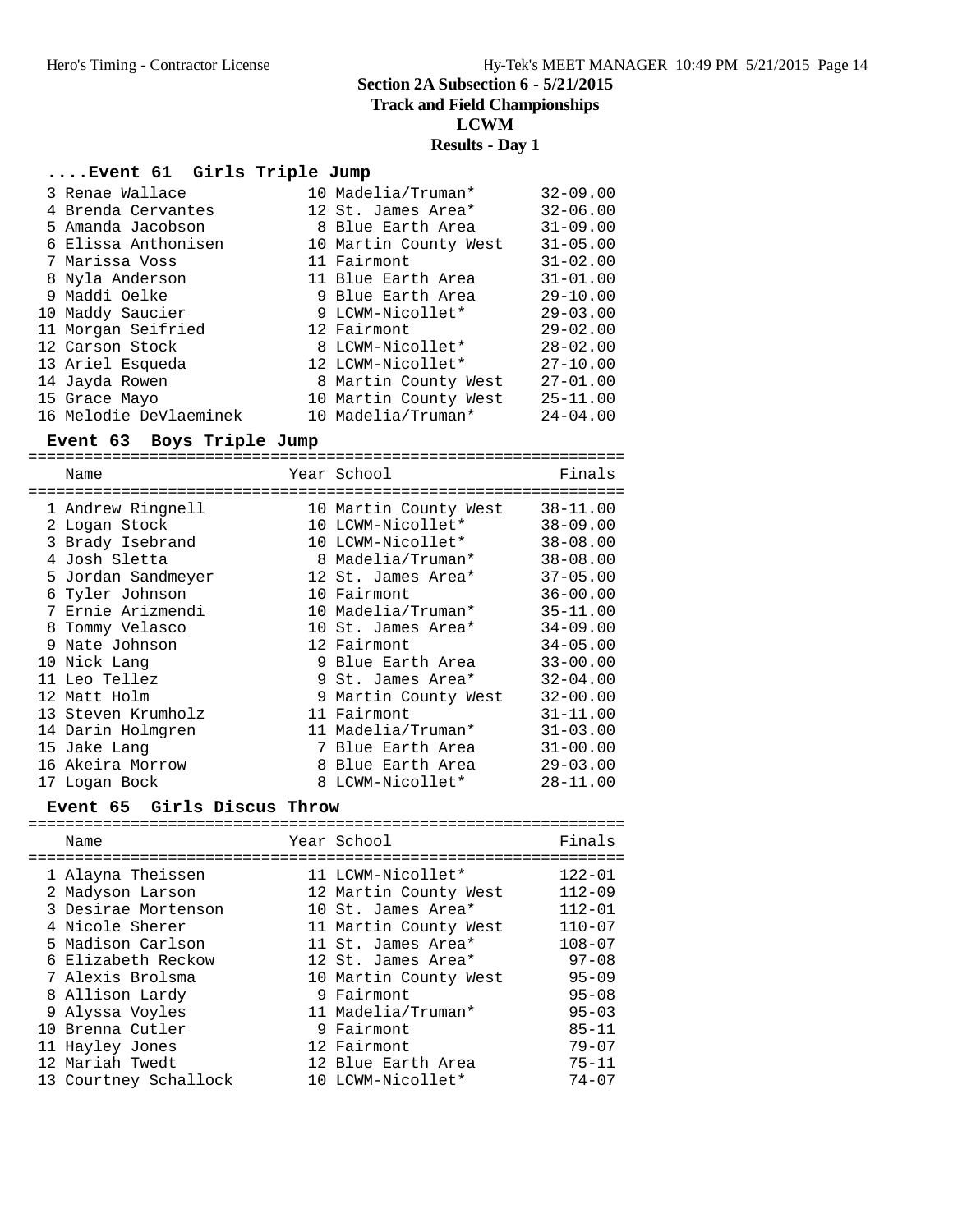**Track and Field Championships**

**LCWM**

#### **Results - Day 1**

## **....Event 65 Girls Discus Throw**

| 14 Lindsey Norman   | 9 Blue Earth Area  | $67 - 10$ |
|---------------------|--------------------|-----------|
| 15 Thejen Luoth     | 9 Madelia/Truman*  | $66 - 04$ |
| 16 Jada De La Cruz  | 9 Madelia/Truman*  | $65 - 03$ |
| 17 Brittany Johnson | 10 Blue Earth Area | $64 - 03$ |
| 18 Nevada Glackler  | 10 LCWM-Nicollet*  | $63 - 05$ |

# **Event 67 Boys Discus Throw**

| Name                | Year School           | Finals     |
|---------------------|-----------------------|------------|
|                     |                       |            |
| 1 Micah Williams    | 12 Martin County West | $124 - 03$ |
| 2 Bailey Olson      | 11 Blue Earth Area    | $111 - 08$ |
| 3 Austin Denn       | 11 Madelia/Truman*    | $108 - 11$ |
| 4 Theo Krumholz     | 10 Fairmont           | $107 - 01$ |
| 5 Steven Krumholz   | 11 Fairmont           | $106 - 06$ |
| 6 Kyle Hanson       | 12 Madelia/Truman*    | $103 - 09$ |
| 7 Adrian Moscoffian | 11 Fairmont           | $100 - 04$ |
| 8 Jordan Frandle    | 10 Blue Earth Area    | $98 - 03$  |
| 9 Lucas Potthoff    | 11 Martin County West | $96 - 07$  |
| 10 Ike Zebedee      | 12 Blue Earth Area    | $89 - 10$  |
| 11 Garret Nelson    | 9 LCWM-Nicollet*      | $88 - 11$  |
| 12 Ed Giefer        | 10 LCWM-Nicollet*     | $88 - 03$  |
| 13 Patrick Thofson  | 11 LCWM-Nicollet*     | $78 - 01$  |
| 14 Darrin Thurston  | 12 Madelia/Truman*    | $73 - 07$  |
| 15 Kolton Larson    | 8 Martin County West  | $69 - 00$  |

# **Event 100 Boys Discus Throw Wheelchair**

| Name            | Year School       | Finals    |
|-----------------|-------------------|-----------|
| 1 Blake Collier | 9 St. James Area* | $19 - 01$ |

#### **Event 69 Girls Shot Put**

|    | Name                  | Year School           | Finals       |
|----|-----------------------|-----------------------|--------------|
|    | 1 Alayna Theissen     | 11 LCWM-Nicollet*     | $36 - 10.00$ |
|    | 2 Madyson Larson      | 12 Martin County West | $36 - 02.25$ |
|    | 3 Lindsey Norman      | 9 Blue Earth Area     | $34 - 11.00$ |
|    | 4 Nicole Sherer       | 11 Martin County West | $34 - 03.75$ |
|    | 5 Madison Carlson     | 11 St. James Area*    | $33 - 10.00$ |
|    | 6 Amy Denn            | 10 Madelia/Truman*    | $32 - 09.00$ |
|    | 7 Allison Lardy       | 9 Fairmont            | $32 - 08.00$ |
|    | 8 Desirae Mortenson   | 10 St. James Area*    | $32 - 01.00$ |
|    | 9 Brenna Cutler       | 9 Fairmont            | $30 - 07.00$ |
|    | 10 Elizabeth Reckow   | 12 St. James Area*    | $30 - 05.00$ |
|    | 11 Mariah Twedt       | 12 Blue Earth Area    | $28 - 03.50$ |
|    | 12 Hayley Jones       | 12 Fairmont           | $26 - 09.00$ |
|    | 13 Alyssa Voyles      | 11 Madelia/Truman*    | $26 - 07.50$ |
|    | 13 Alexis Brolsma     | 10 Martin County West | $26 - 07.50$ |
|    | 15 Thejen Luoth       | 9 Madelia/Truman*     | $25 - 08.25$ |
|    | 16 Courtney Schallock | 10 LCWM-Nicollet*     | $25 - 02.00$ |
| 17 | Lauren Schoenfelder   | 9 Blue Earth Area     | $24 - 11.00$ |
|    | 18 Allison Bergemann  | 8 LCWM-Nicollet*      | $17 - 02.25$ |